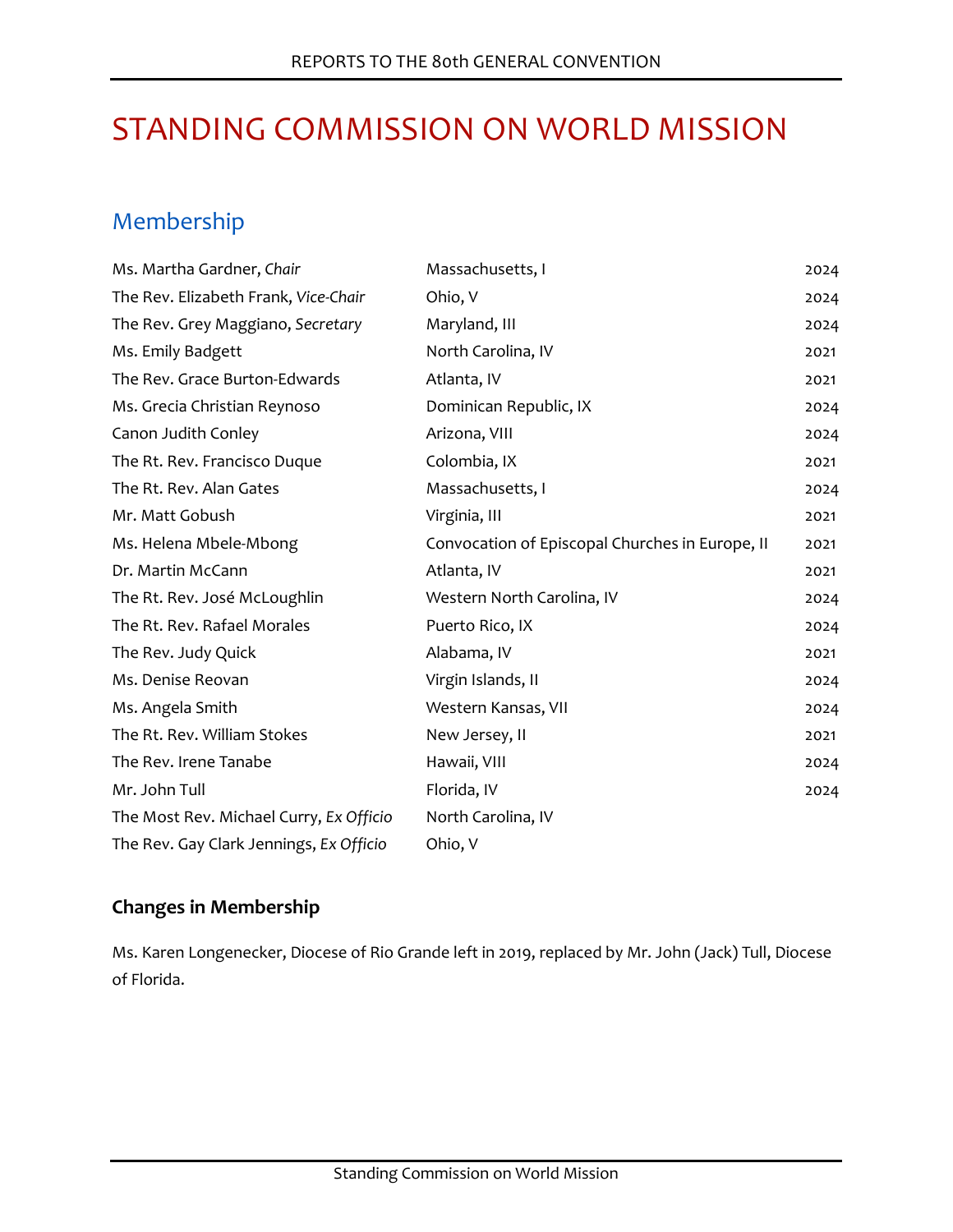# **Representation at General Convention**

Canon Judith Conley, Diocese of Arizona The Rev. Judy Quick, Diocese of Alabama The Rev. Elizabeth Frank, Diocese of Ohio, Alternate Ms. Greycia Christian Reynoso, Diocese of the Dominican Republic Mr. John (Jack) Tull, Diocese of Florida The Rt. Rev. Francisco Duque, Bishop of Colombia The Rt. Rev. Alan Gates, Bishop of Massachusetts The Rt. Rev. José McLoughlin, Bishop of Western North Carolina The Rt. Rev. Rafael Morales, Bishop of Puerto Rico The Rt. Rev. William Stokes, Bishop of New Jersey

# **Acknowledgements**

The Commission wishes to thank the Rev. Canon C. K. Robertson, Ph.D., Canon to the Presiding Bishop for Ministry Beyond The Episcopal Church, and the Rev. David Copley, Director of Global Partnerships and Mission Personnel, who met regularly with the Commission and shared valuable expertise. Ms. Rebecca Linder Blachley, Director of the Office of Government Relations, assisted with several projects, and we thank her.

We thank the following staff officers who gave reports to the Commission as part of surveying the global work of the church:

- The Rev. Canon Robert Edmunds, Staff Officer, Middle East
- Archdeacon A. Paul Feheley, Interim Partnership Officer for Africa
- Ms. Lynnaia Main, Episcopal Church Representative To The United Nations
- The Rev. Glenda McQueen, Staff Officer, Latin America & the Caribbean
- The Rev. Canon Bruce W. Woodcock, Partnership Officer for Asia and the Pacific

The Commission offers deep thanks to those who served as language interpreters and assisted with translation of documents, enabling us to carry out our work in both Spanish and English.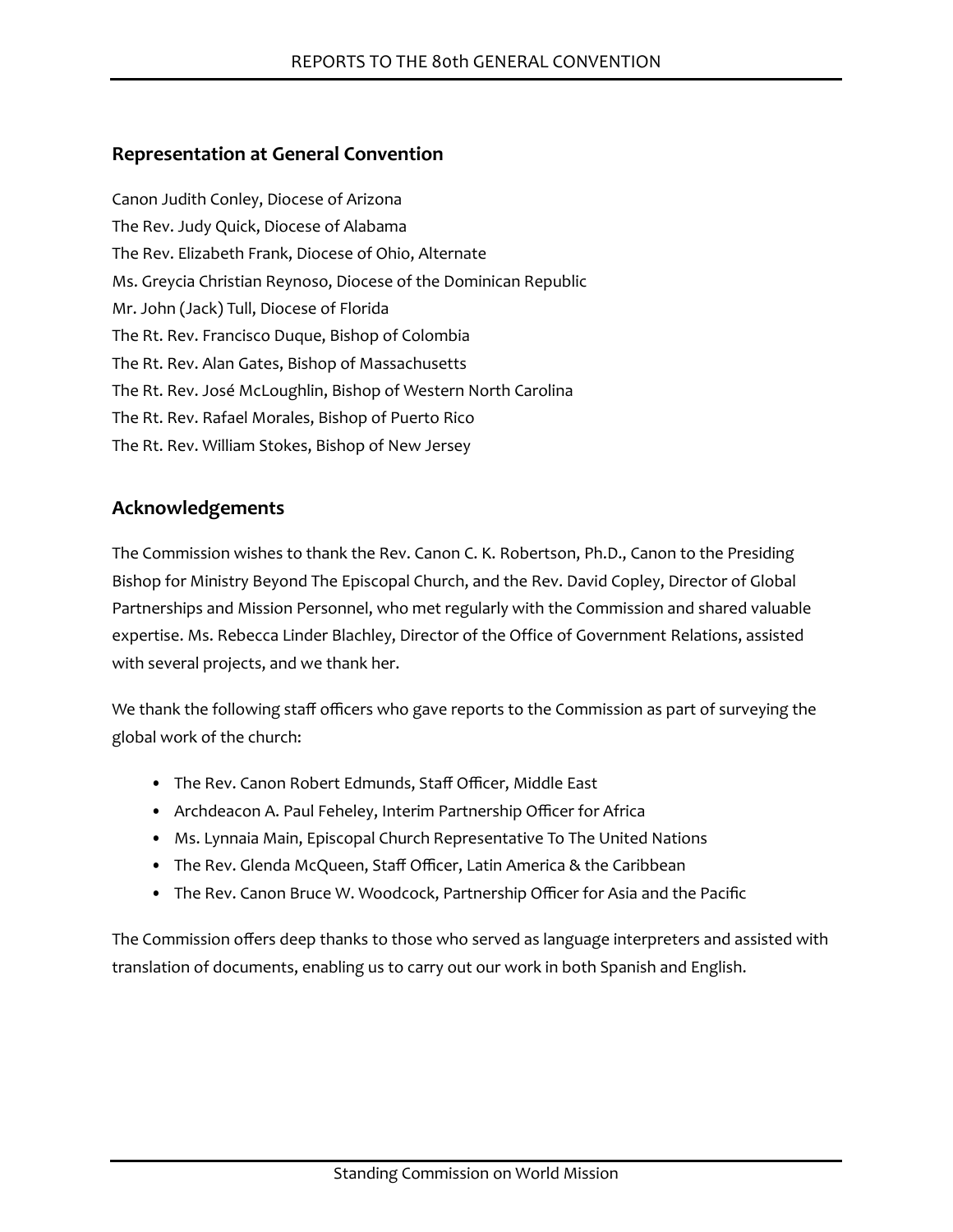# Mandate

#### **Canon I.1.2.n.3**

3. A Standing Commission on World Mission. It shall be the duty of the Commission to:

- i. Identify the global mission work carried out by the Domestic and Foreign Missionary Society, dioceses, congregations and mission organizations throughout the church.
- ii. Consult with the above bodies to envision future directions for the church's global engagement.
- iii. Develop policy proposals for world mission for consideration by General Convention.
- iv. Discharge such other duties as shall from time to time be assigned by the General Convention.

# Summary of Work

### **MANDATE**

Resolution 2018-A208 of the 79th General Convention of The Episcopal Church (TEC) established a Standing Commission on World Mission with the mandate to identify global mission work and consult with those bodies to discern future directions for the church's global mission engagement, to offer ideas about policy proposals for General Convention, and to discharge other duties of the General Convention.

Throughout the triennium, the Standing Commission on World Mission (SCWM) met as an interim body in person, electronically, and by sub-committee to further the work to achieve its mandate.

Resolutions from previous General Conventions and the 2003 Standing Commission on World Mission Companions in Transformation have informed the work of the SCWM.

# **MESSAGE TO THE CHURCH**

The Standing Commission on World Mission invites the Church to embrace and remember this call to God's mission throughout the world: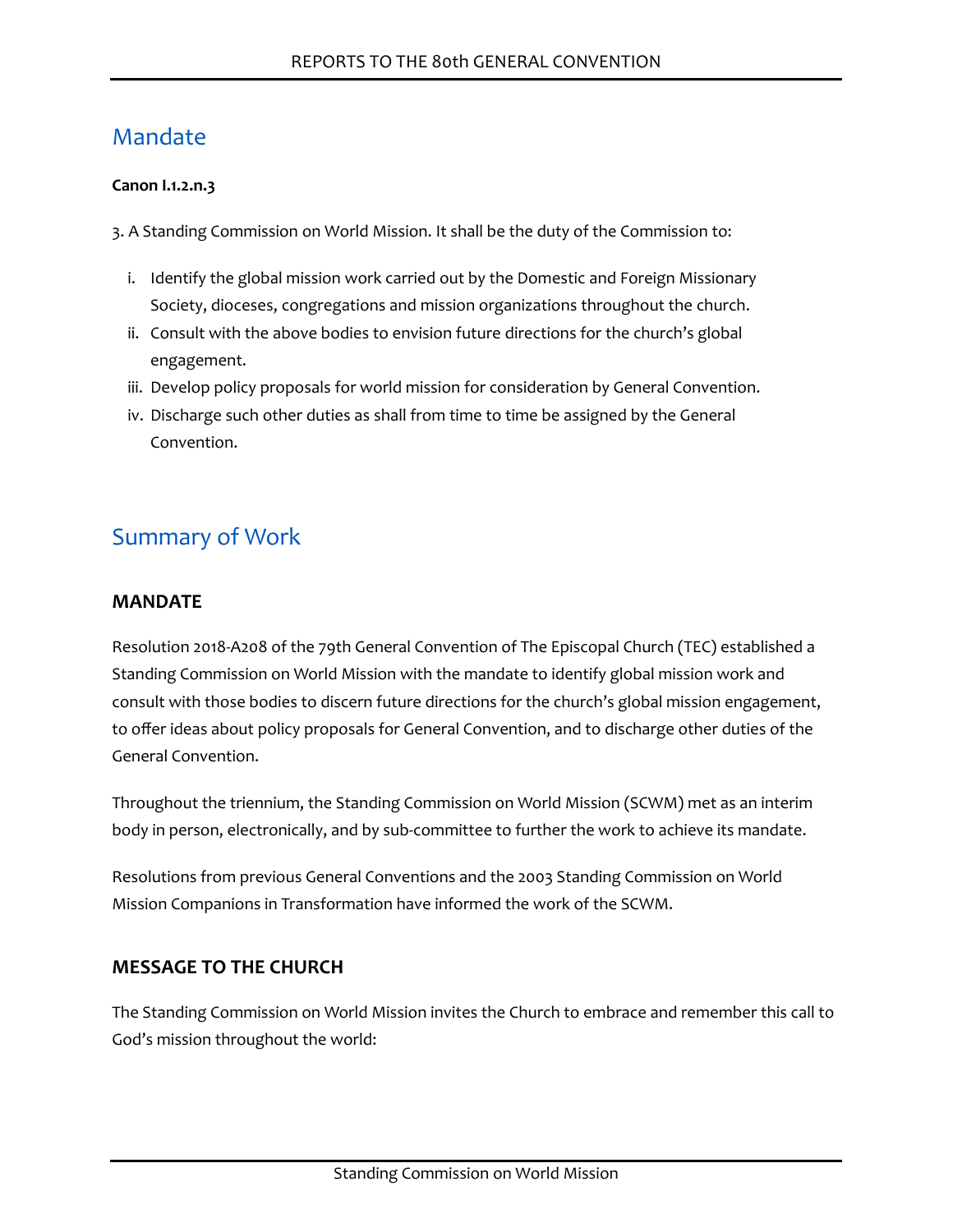### **BECOMING A WORLD WHERE LOVE IS THE WAY:**

*Crossing Boundaries, Listening Deeply, Living Like Jesus, Together*

#### **Crossing Boundaries**

Following the example of Jesus, who sent disciples into all the world, the Episcopal Branch of the Jesus Movement is a global church. We gather as communities in North, Central, and South America, in Europe, and in Asia. We are part of the Anglican Communion. We work with ecumenical and interreligious partners. We cross global boundaries at home through relationships with migrants and refugees. When we cross boundaries with love, we are sharing in God's mission.

*Where is God calling us?*

#### **Listening Deeply**

As we cross boundaries, with the help of God, we strive to listen deeply to one another and to the Word of God in Holy Scripture. We discover and honor sacred differences in cultures and people. We repent of harm caused by failing to listen and failing to honor one another. We hear the Spirit calling us to renounce evil powers that corrupt and destroy the creatures of God.

*Whose voices need to be heard?*

#### **Living Like Jesus**

Jesus proclaimed the good news of God's reign of love in this world. Episcopal Church mission priorities of evangelism, reconciliation, and creation care have global dimensions. Following Jesus in the Way of Love calls us to work with global partners to address racism, environmental degradation, human migration, challenges to human rights, poverty, and the need for sustainable development all while proclaiming God's love, mercy, and hope.

*What would Jesus say or do today?*

#### **Together**

God's mission is to make us one together, to restore all people to unity with God and each other in Christ. We have far to go, but as we walk together, God is at work among us. We trust that God has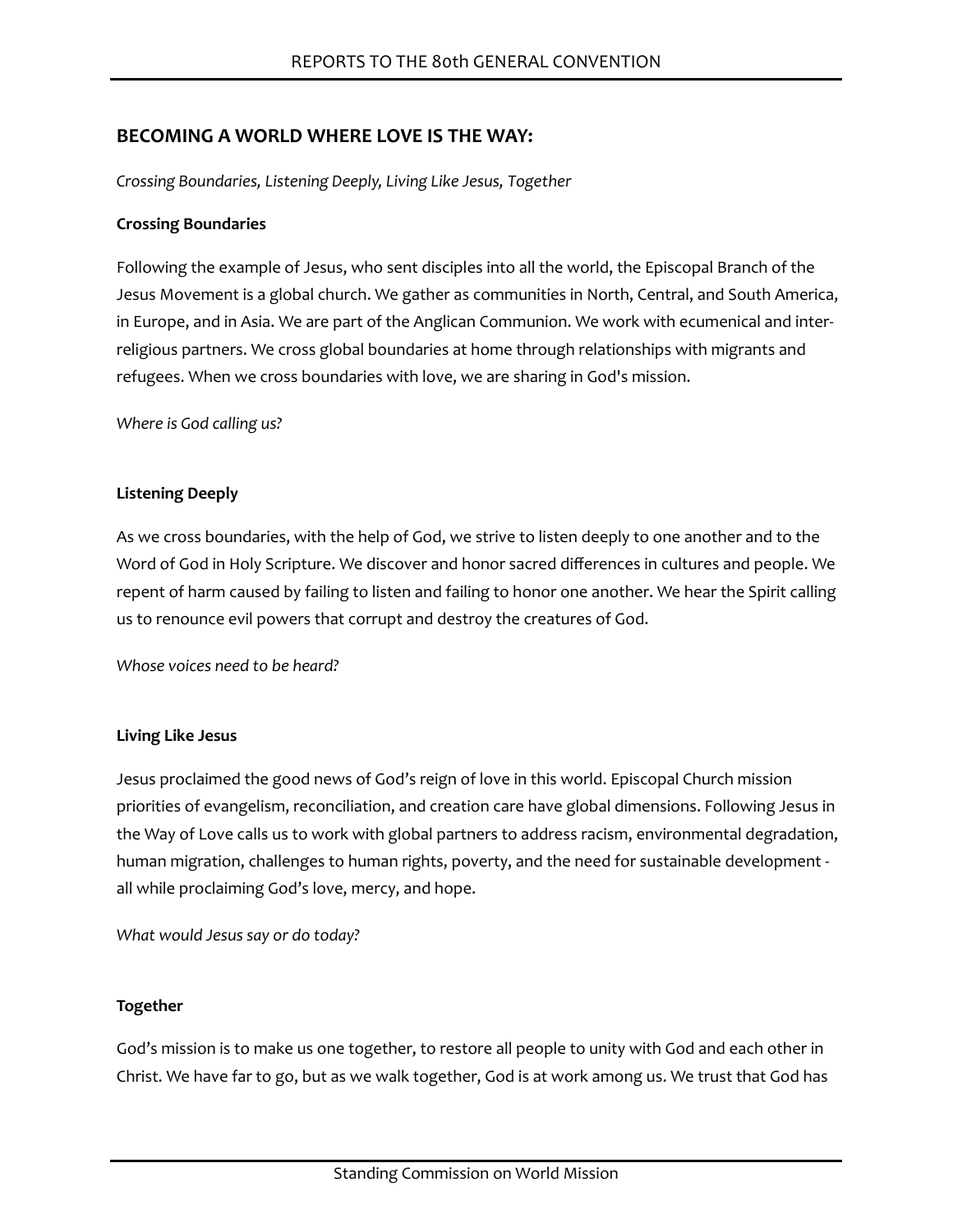poured out gifts on the whole Church. We seek mutual, interdependent relationships – offering and receiving gifts, respecting differences, sharing joys and sorrows, learning from each.

*How will we walk more closely together?*

# **GUIDING PRINCIPLES**

The SCWM discerned Guiding Principles to frame the work of and offer a direction for global mission for The Episcopal Church and its mission partners around the world, to walk the Way of Love in a global context. The Message to the Church, *Becoming a World Where Love Is the Way*, embodies these Guiding Principles.

The Guiding Principles will be a Resolution to the 80th General Convention of the Episcopal Church, to include an invitation to all dioceses and jurisdictions to have a Global Mission Advocate to nurture the ongoing work of global mission.

### **Guiding Principles for World Mission**

Jesus affirmed the Greatest Commandment and its corollary: "'You shall love the Lord your God with all your heart, and with all your soul, and with all your mind.' This is the greatest and first commandment. And a second is like it: 'You shall love your neighbor as yourself.' On these two commandments hang all the law and the prophets." (Matthew 22:37-40)

Jesus also gave a New Commandment: "I give you a new commandment, that you love one another. Just as I have loved you, you also should love one another." (John 13:34)

Jesus' final act was to give the Great Commission: to bring his Word to all nations.

Our dream is of a Beloved Community where all of God's children are included; where the gifts of all are honored. In baptism we are called to be companions, which means standing with, traveling with, and sharing bread with one another. We are members of a global community, beginning with ourselves – the Domestic and Foreign Mission Society of the Protestant Episcopal Church – the Anglican Communion, Christians, and people of other faiths or no faith throughout the world.

World mission is living into God's mission of reconciling love in a global context, crossing boundaries of differences, meeting Christ in one another, as we walk the way of Love together throughout the world in true relationship.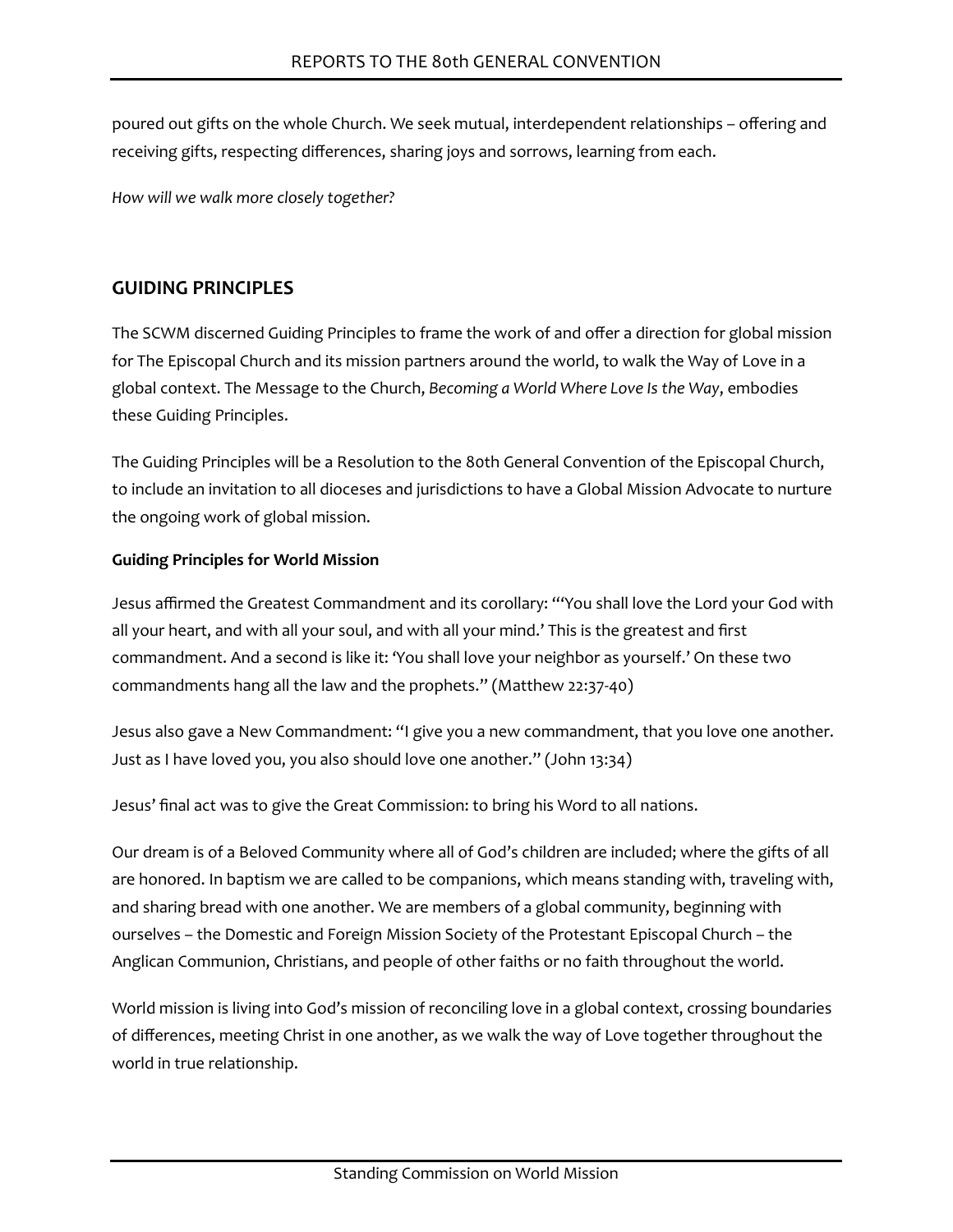World mission implies being present with others, as Jesus became incarnate and was present with us. As companions in mission, we are open to one another, learning from one another, and through that experience being transformed as we reach a deeper understanding of what it means to be Christians together, even across boundaries that might otherwise divide.

Every baptized Episcopalian has vowed to seek and serve Christ in all persons and to respect the dignity of all human beings. Jesus' Way of Love invites us to "GO" beyond our boundaries, our comfort zones, beyond the Red Door of our Churches. How do we live into this call in a global context?

The catechism of the Episcopal Church teaches that the mission of the church is to restore all people to unity with God and each other in Christ. How do we live into this mission in a global context?

Living out the Way of Love throughout the Global Beloved Community in the 21st Century involves:

- Emphasizing evangelism, reconciliation, and creation care.
- Working with partners of all ages and abilities to respect the dignity of every human being.
- Serving as a prophetic voice to keep before The Episcopal Church engagement with God's Mission in the world.
- Transforming with grace and humility the culture of world mission engagement beyond historic transactional relationships from a position of power towards mutual models of mission as companions.
- Celebrating various models of God's mission and embracing the full diversity of the Body of Christ in person, online, and in spirit.

Jesus sends us into the world to be His disciples of love: "Just as the Father has sent me, so I send you." (John 20:21)

Therefore, as followers sent by Jesus, we are all invited to follow these **Guiding Principles**:

- Think and imagine a world where love is the way.
- Commit to world mission that is incarnated in personal presence, meeting Christ in all whom we encounter, in our backyard or around the globe.
- Go the Way of Love: cross boundaries, listen deeply, and live like Jesus.
- Walk humbly the Way of Love with our companions in mission, in mutual discovery and deepening of God's reconciling love, learning together, praying together, worshipping together, as we transform and bless each other.
- Excite, inspire, and engage others to discover the joy of God's mission.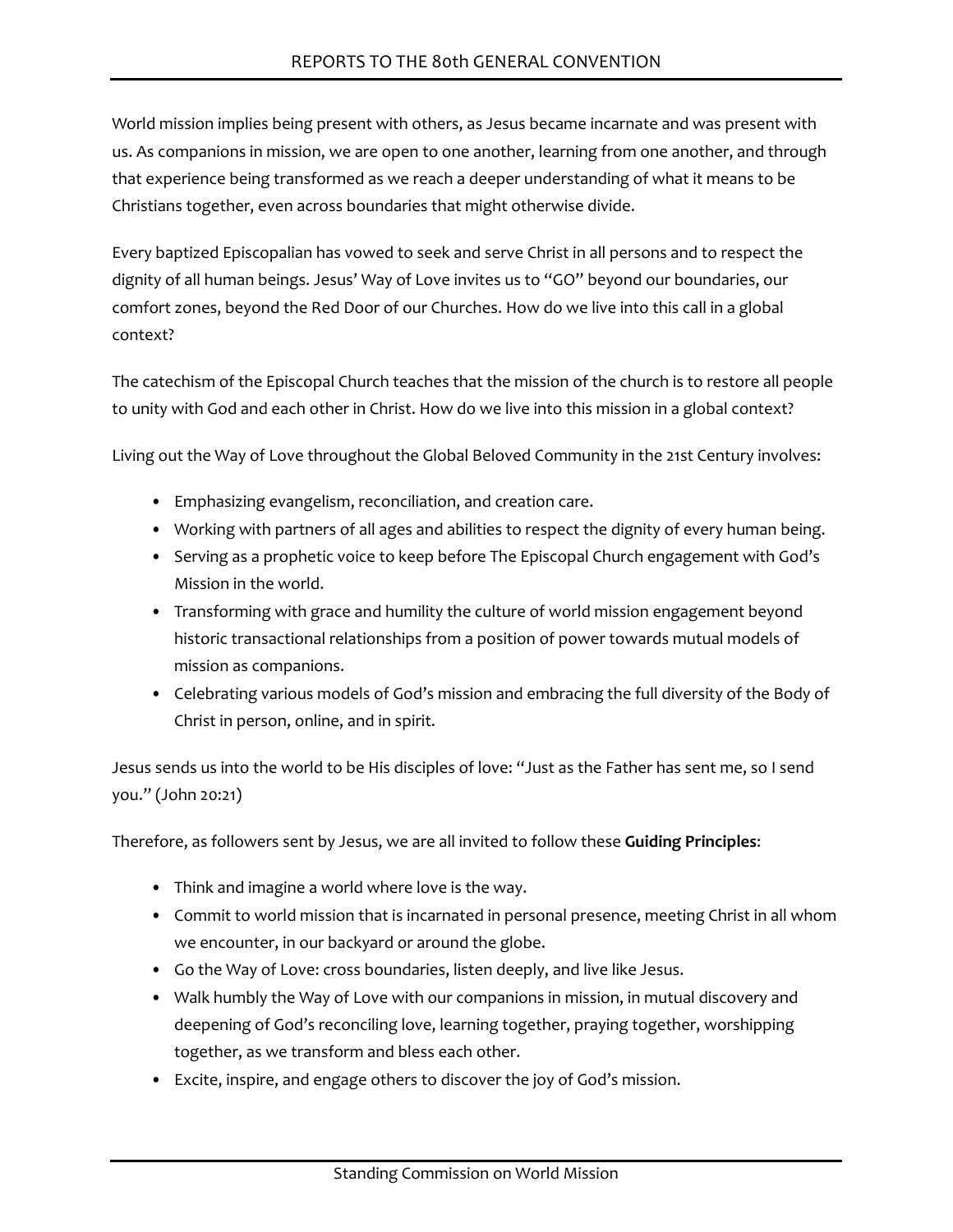- Honor and embrace in mutual discovery the God-given gifts of all individuals, parishes, dioceses, their partners, and their communities.
- Nurture relationships to develop avenues for cross-cultural mission, local/global/pilgrimage, for all ages and abilities.
- Advocate for structural changes to support global mission issues, including promoting the dignity of all and honoring refugees, migrants, and asylum seekers everywhere.
- Honor our sacred differences while we unite as Beloved Community around God's table.
- Support missionaries, from discernment, during their service, and upon their return.
- As we walk this Way of Love, address together the many issues of poverty, violence, oppression, threats to global health, and environmental degradation, often in a time of global upheaval.
- Remember that to "Go" can also mean "Go" by building relationships, learning, listening, encouraging across space through virtual presence and communication from where you are.
- Encourage all dioceses to have a Diocesan Global Mission Advocate.

*O God, you have made of one blood all the peoples of the earth, and sent your blessed Son to preach peace to those who are far off and to those who are near: Grant that people everywhere may seek after you and find you; bring the nations into your fold; pour out your Spirit upon all flesh, and hasten the coming of your kingdom; through Jesus Christ our Lord. Amen. — Book of Common Prayer*

# **COMMITTEE STRUCTURE**

Four sub-committees were assigned to address the mandate:

1) Theology 2) Relationship 3) Advocacy 4) Communications

#### **Theology Sub-Committee:**

Purpose: To clarify the theology of mission – God's mission – to guide the work of global mission throughout the Church

#### Activities:

The Theology Sub-Committee drafted the Guiding Principles for World Mission. The SCWM collaborated with the Office of Global Partnerships (OGP) and the Global Episcopal Mission Network (GEMN) to refine the Guiding Principles for World Mission.

The Theology Sub-Committee also addressed two aspects of theological education: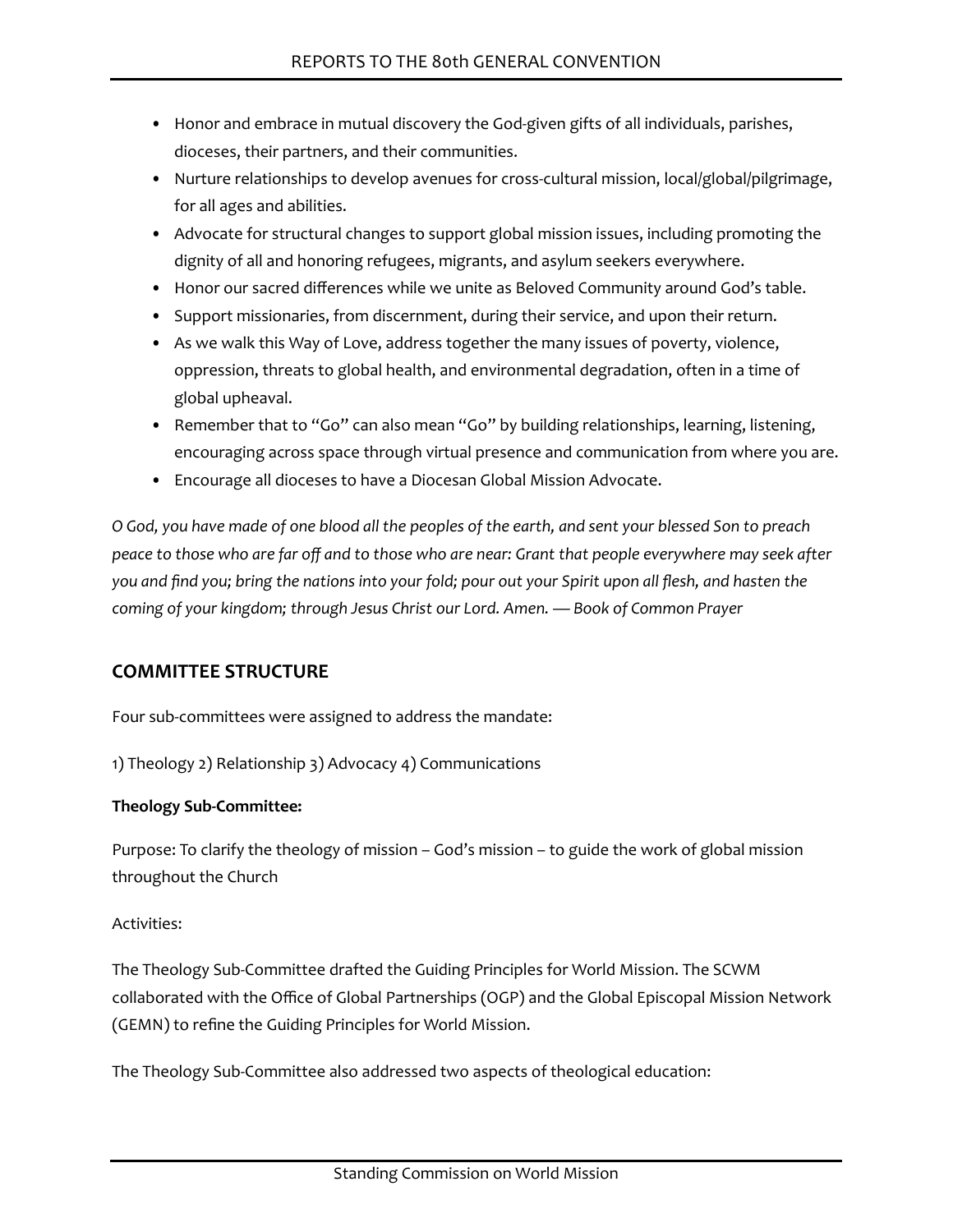- 1. The degree to which World Mission is taught in Episcopal seminaries and Diocesan Schools of Ministry, via a questionnaire sent to these schools and
- 2. The availability of theological education for lay and clergy in TEC's non-US jurisdictions, via a questionnaire sent to the bishops of these jurisdictions.

World Mission formation in Episcopal Seminaries and Diocesan Schools of Ministry:

• In most seminaries, world mission was found to be an integral part of formation either in a specific course or part of other courses. It is central to the life and discipleship of churches and is part of the teaching of Anglican Studies. The findings from the Diocesan Schools of Ministry were less conclusive.

Theological Education in TEC's Non-US Dioceses and the Convocation:

- There is a need for further development of theological education for lay and clergy, most notably in the area of Anglican Studies. Few non-US jurisdictions have their own seminaries or schools of ministry and thus rely on other seminaries or institutions, Episcopal and non-Episcopal.
- Funding for course development and participation is another consideration.
- Many would welcome on-line courses, with foreign language capabilities, primarily in Spanish, but also in other languages, being mindful of issues such as payment options and availability of books.

#### **Relationship Sub-Committee:**

Purpose: To identify and coordinate with TEC staff, mission organizations, and diocesan/parish/ individual mission advocates to share visions for the future of global mission

#### Activities:

- The Relationship Sub-Committee identified global mission work, collaborating with the OGP, resulting in a spreadsheet which highlights mission relationships of dioceses and parishes and mission organizations and agencies. Also noted are the Bi-Lateral and Covenant relationships of the Episcopal Church.
- Communication and collaboration with several of these entities have formed the content and direction of future paths of global mission engagement.
- The SCWM and the OGP encourage dioceses and parishes to complete the Episcopal Asset Map to capture global mission relationships.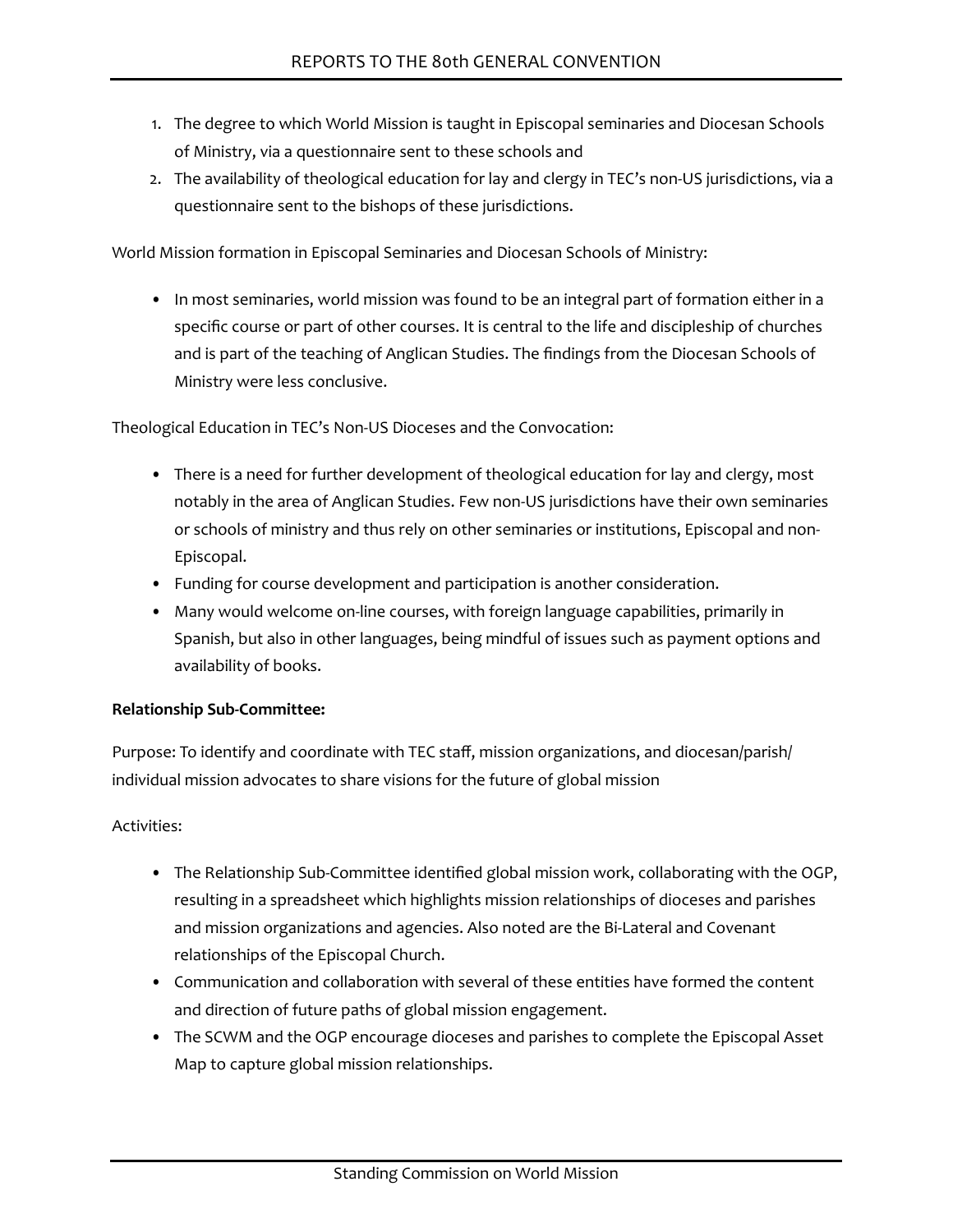#### **Advocacy Sub-Committee:**

Purpose: To raise a prophetic voice, build coalitions, speak truth to power and coordinate with the Office of Government Relations and other organizations to assess and address issues of global mission and promote the process of international engagement

### Activities:

- The Advocacy Sub-Committee communicated and collaborated with the Office of Government Relations (OGR) to assess potential areas of support.
- The Advocacy Sub-Committee proposed several resolutions for the 80th General Convention to guide the work of the OGR and the Office of the Episcopal Church and the United Nations to advocate for global mission in the Church.
- The Advocacy Sub-Committee directed the work of a Constable Grant to develop Just War training materials for Episcopal Military and Veteran's Administration Chaplains.

#### **Communications Sub-Committee:**

Purpose: To affirm effective and diverse ways to communicate a consistent message of global mission, to engage and inspire the Episcopal Church for God's mission in the world

Activities:

- The Communications Sub-Committee advised other sub-committees to consider the messaging and ways to convey the message to the Church most effectively.
- The Communications Sub-Committee will ensure the implementation of the message and resources of global mission in multiple media.

# **CONSTABLE GRANTS**

The SCWM collaborated with the OGP and GEMN to prepare a Constable Grant and to develop a Global Mission Toolkit with the Constable Grant Funds. This toolkit provides resources for individuals, parishes, dioceses, seminaries, and diocesan schools of ministry to encourage and inspire global mission. These resources include Bible studies, discussion and worship resources, videos, and webinars, available on the TEC website.

The SCWM sponsored a Constable Grant in partnership with the American Friends of the Episcopal Diocese of Jerusalem (AFEDJ) to develop a virtual pilgrimage of the Holy Land, highlighting themes of Jesus' life and ministry in current ministries in Israel, Palestine, Gaza, and Jordan. COVID travel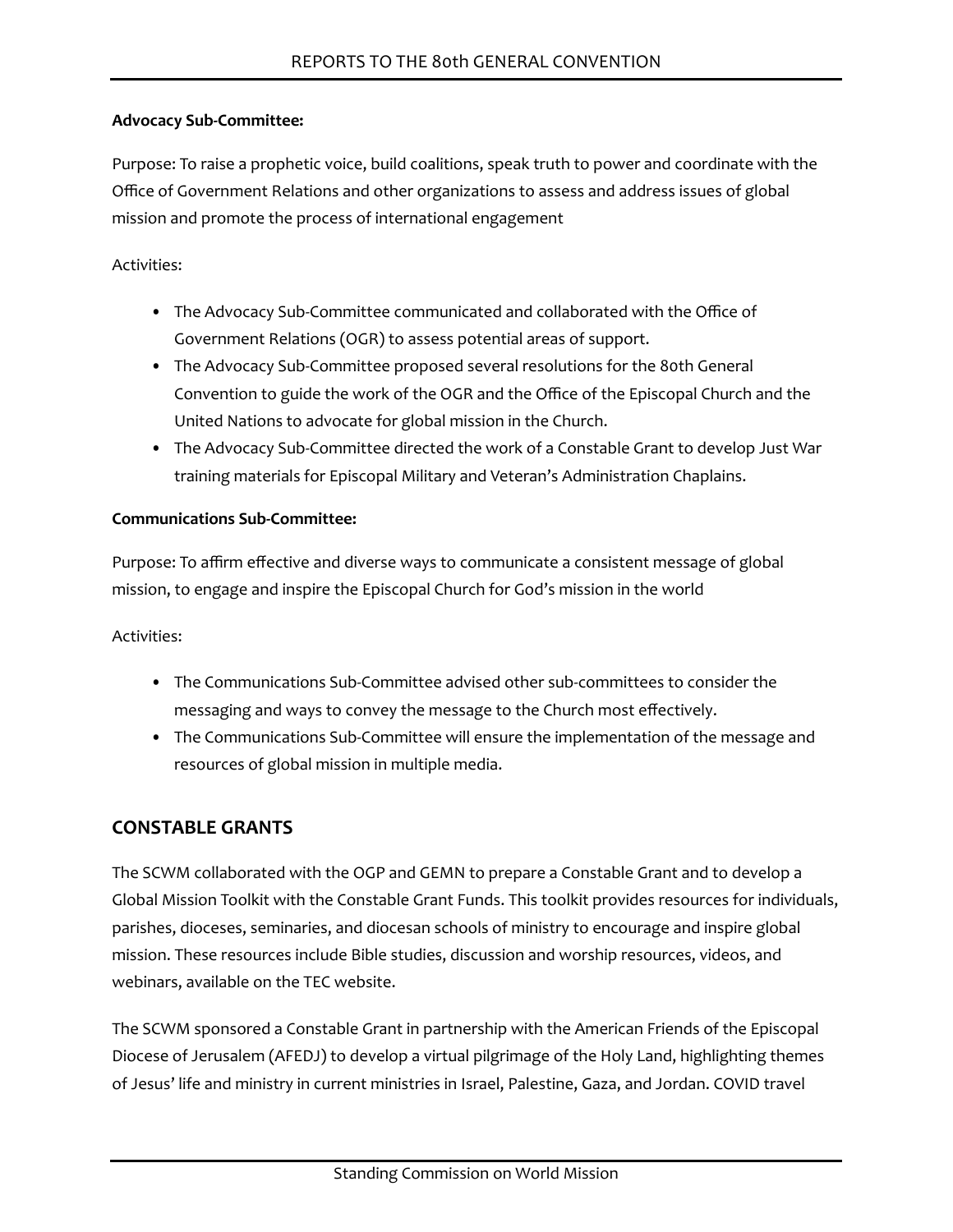restrictions delayed the timing of the completion of the AFEDJ grant. The virtual pilgrimage will allow individuals, parishes, and dioceses to experience the land where Jesus lived, loved, and served and show how the ministries of the Episcopal Diocese of Jerusalem and Jerusalem Peacebuilders continue the work of Jesus today in the context of the complex political arena. These virtual resources will be available in multiple media.

"Bearing Witness: A Journey with Holy Land Christians towards Mercy, Justice, and Peace" (working title) will invite participants to reflect and respond to their deeper understanding of the witness of Christians in the Middle East by focusing on themes of Jesus's ministry:

- 1. Hope and Empowerment
- 2. Teaching
- 3. Healing
- 4. Overcoming Stigma and Breaking Barriers
- 5. Reconciliation and Peacemaking

The SCWM submitted and received a Constable Grant entitled "Military Chaplains Just War Education Project". The SCWM is collaborating with the office of the Bishop Suffragan for Armed Forces and Federal Ministries and coordinating with the Office of Government Relations in the administration of the project. Members of the SCWM serve on a steering committee with representatives from both offices to develop Just War training materials for the Episcopal Military and Veteran's Administration Chaplains, advised by experts in the field of Just War theory. A Project Director convened the panel of experts and the Advisory Board of Military Chaplains to develop the curricula for the Episcopal Military and Veteran's Administration Chaplains, with a consideration of a strategy to continue this work beyond the scope of the grant.

# **ADDITIONAL REPORTS**

The Standing Commission on World Mission collaborated very closely with the Office of Global Partnerships throughout the triennium to ensure that the work of the SCWM supported the goals of the OGP and also its presence representing the Episcopal Church at the United Nations. We include their reports as follows:

#### **The Office of Global Partnerships**

We strive to be International bridge builders and reconcilers, focused on relationships and seeking a world where love is the way. We continue with our ministry of physical presence and walking along side our partners through our staff and missionary programs. In 2021 we celebrate our Young Adult Service Corps program, with 20 years of transforming lives and deepening faith through mission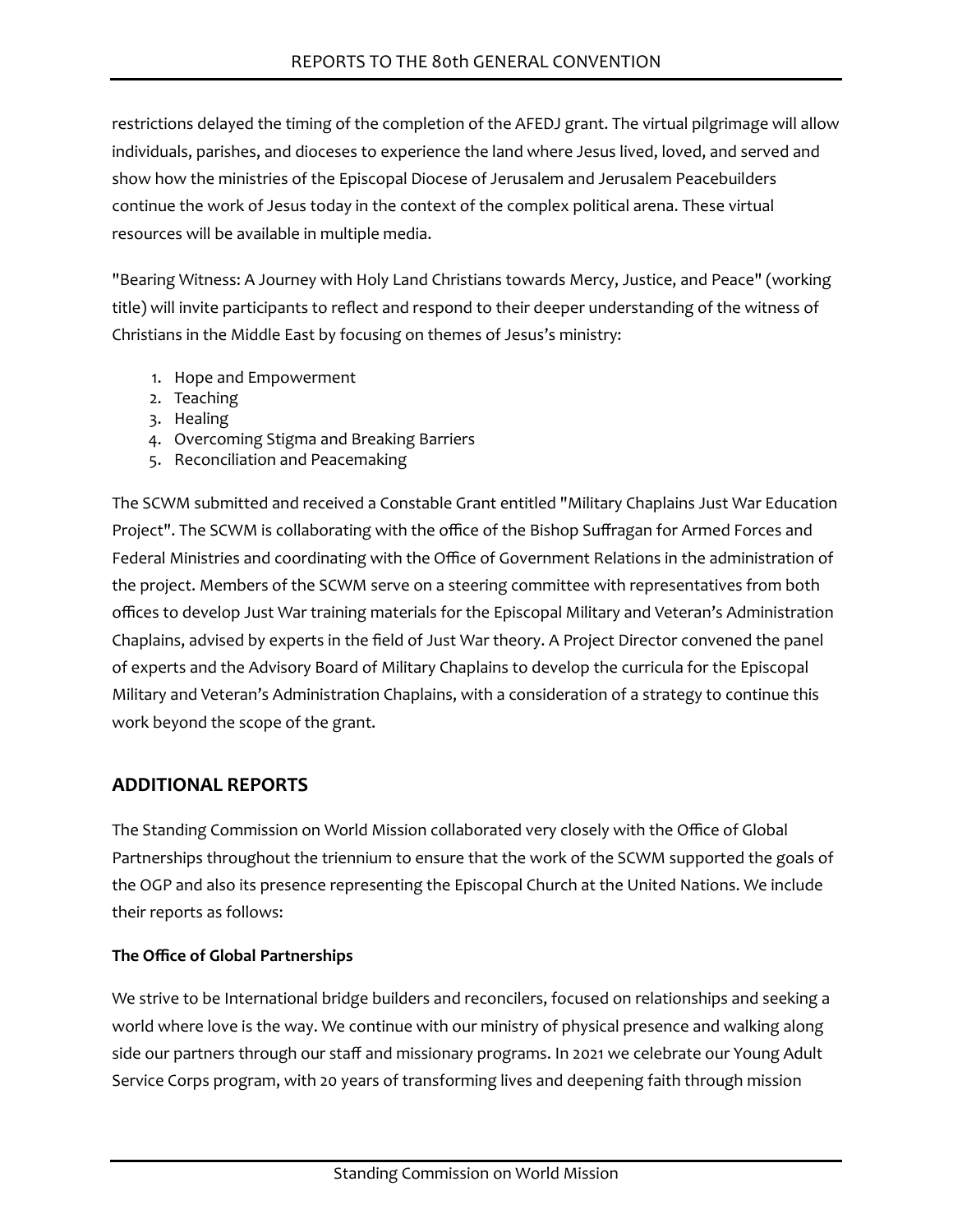engagement. We are developing new and innovative modes of ministry, with online meetings, resource development and programming through a diversity of social media platforms. Mission Personnel is engaged in a new creative border ministry initiative collaborating with four US dioceses and the Province of Mexico. In a fractured world, staying connected with our Anglican Communion family is more important than ever, and we are experiencing a significant increase in collaboration between dioceses, Provinces and agencies across the Anglican Communion.

### **The Episcopal Church at the United Nations**

The Episcopal Church celebrated 75 years of active engagement with the United Nations in 2020. We continue to be faith leaders at the United Nations on a wide range of issues, including the care of creation, human rights, sustainable development and gender equality. In doing so, the office partners actively with the Anglican Communion and other faith-based and civil society partners in mutual engagement with the United Nations.

# **BUDGET RECOMMENDATIONS**

In addition to funding for the Office of Global Partnerships, The Standing Commission on World Mission recommends the following budget allocations:

- \$5,000 to support the work of a Task Force on Pacifism and Just War as it continues its work online.
- \$50,000 to support the work of the Global Episcopal Mission Network over this triennium.
- \$90,000 for a Task Force on Translation and Interpretation, meeting over two triennia. \$30,000 for this triennium and \$60,000 for the next.

# **REFERENCES FOR THE SUMMARY OF WORK**

*Companions in Transformation: The Episcopal Church's World Mission in a New Century,* Mission Vision Statement presented by the Standing Commission on World Mission to the 2003 General Convention

2018-A207 Encouraging Mission as Part of the Beloved Community, 79th General Convention of the Episcopal Church

Office of Global Partnerships of the Episcopal Church: [https://episcopalchurch.org/global](https://episcopalchurch.org/global-partnerships)[partnerships](https://episcopalchurch.org/global-partnerships)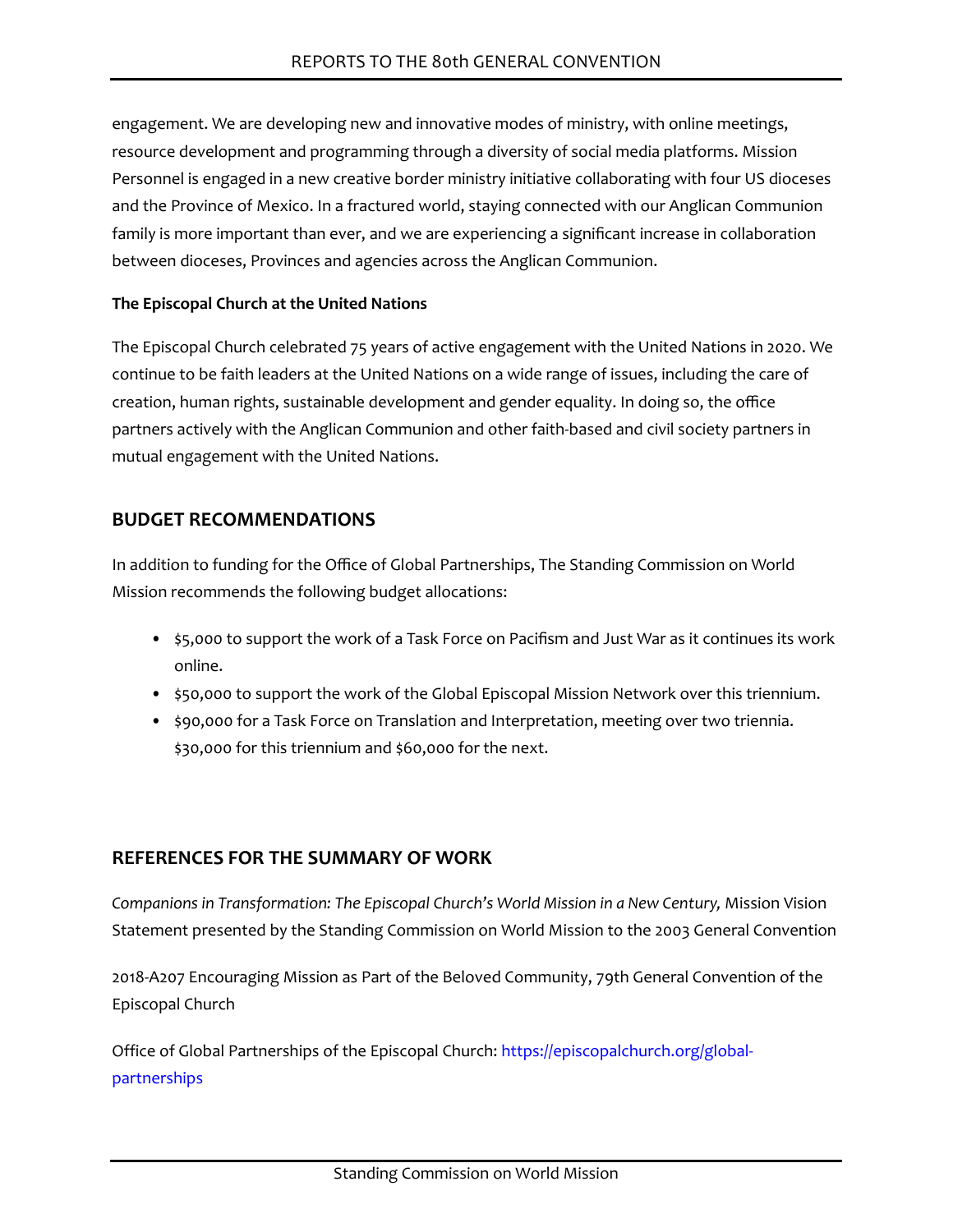Global Episcopal Mission Network:<https://www.gemn.org/>

Office of Government Relations of the Episcopal Church: [https://episcopalchurch.org/office](https://episcopalchurch.org/office-government-relations)[government-relations](https://episcopalchurch.org/office-government-relations)

Office of the Bishop Suffragan for Armed Forces and Federal Ministries: <https://episcopalchurch.org/episcopal-federal-chaplains>

American Friends of the Episcopal Diocese of Jerusalem:<https://afedj.org/>

[The Episcopal Church and the United Nations: https://www.episcopalchurch.org/ministries/global](https://www.episcopalchurch.org/ministries/global-partnerships/episcopal-church-united-nations/)partnerships/episcopal-church-united-nations/

Episcopal Relief & Development: <https://www.episcopalrelief.org/>

Episcopal Migration Ministries: <https://episcopalmigrationministries.org/>

Episcopal Asset Map: <https://www.episcopalassetmap.org/>

# Proposed resolutions

# **A016 Adopt, Study, and Promote Guiding Principles for World Mission & Initiate Global Mission Advocate Program**

*Resolved,* the House of \_\_\_\_ concurring, That the 80th General Convention adopt the following Guiding Principles as a foundation upon which it engages in mission:

- Think and imagine a world where love is the way
- Commit to world mission that is incarnated in personal presence, meeting Christ in all whom we encounter, in our backyard or around the globe
- Go the Way of Love: cross boundaries, listen deeply, and live like Jesus
- Walk the Way of Love with our companions in mission, in mutual discovery and deepening of God's reconciling love, learning together, praying together, worshipping together, as we transform and bless each other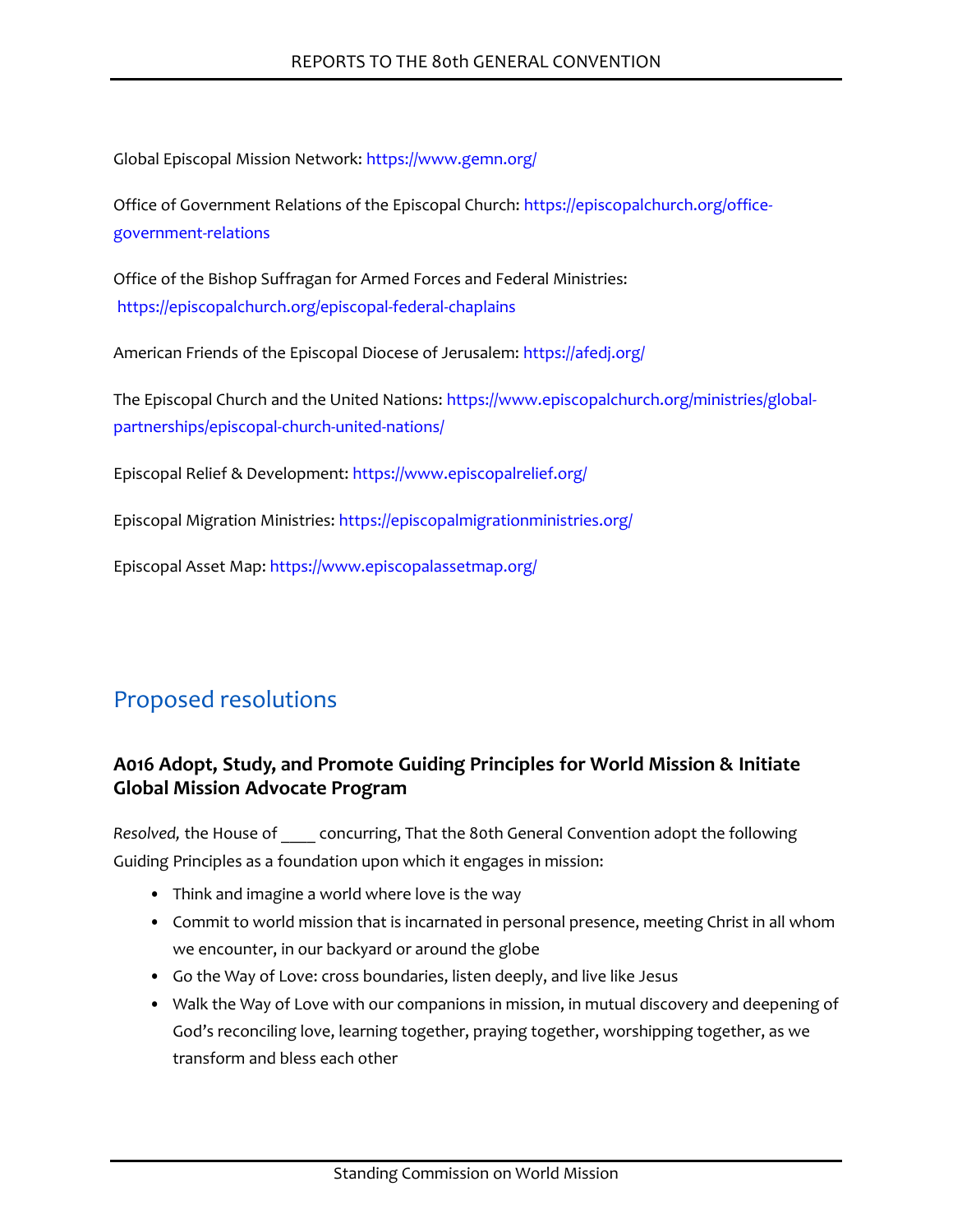- Excite, inspire, and engage others to discover the joy of God's mission
- Honor and embrace in mutual discovery the God-given gifts of all individuals, parishes, dioceses, their partners, and their communities
- Nurture relationships to develop avenues for cross-cultural mission, local/global/pilgrimage, for all ages and abilities
- Advocate for structural changes to support global mission issues, including promoting the dignity of all and honoring refugees, migrants, and asylum seekers everywhere
- Honor our sacred differences while we unite as Beloved Community around God's table
- Support missionaries, from discernment, during their service, and upon their return
- As we walk this Way of Love, address together the many issues of poverty, violence, oppression, and environmental degradation
- Remember that to "Go" can also mean "Go" by building relationships, learning, listening, encouraging across space through virtual presence and communication from where you are
- Encourage all dioceses to have a Diocesan Global Mission Advocate

#### and be it further

*Resolved,* That the General Convention commend these Guiding Principles to Episcopal seminaries, diocesan schools of ministry, dioceses and jurisdictions, and congregations for study and implementation and that they be encouraged to study and promote the Guiding Principles; and be it further

*Resolved,* That the General Convention encourage each diocese, jurisdiction, Episcopal seminary, and diocesan school of ministry to appoint at least one person to serve as a Global Mission Advocate to promote the study and use of the Guiding Principles and share with the Church promising global mission practices developed as these guiding principles are implemented alongside other models of ministry such as Asset-Based Community Development and the Sustainable Development Goals; and be it further

*Resolved,* That the Standing Commission on World Mission and the Office of Global Partnerships collaborate during the triennium with the Global Episcopal Mission Network to create a Network of Global Mission Advocates to share their experiences with the implementation, study, and promotion of the Guiding Principles. This Network shall provide guidance to the Standing Commission on World Mission on the practical application of the Guiding Principles and suggest amendments.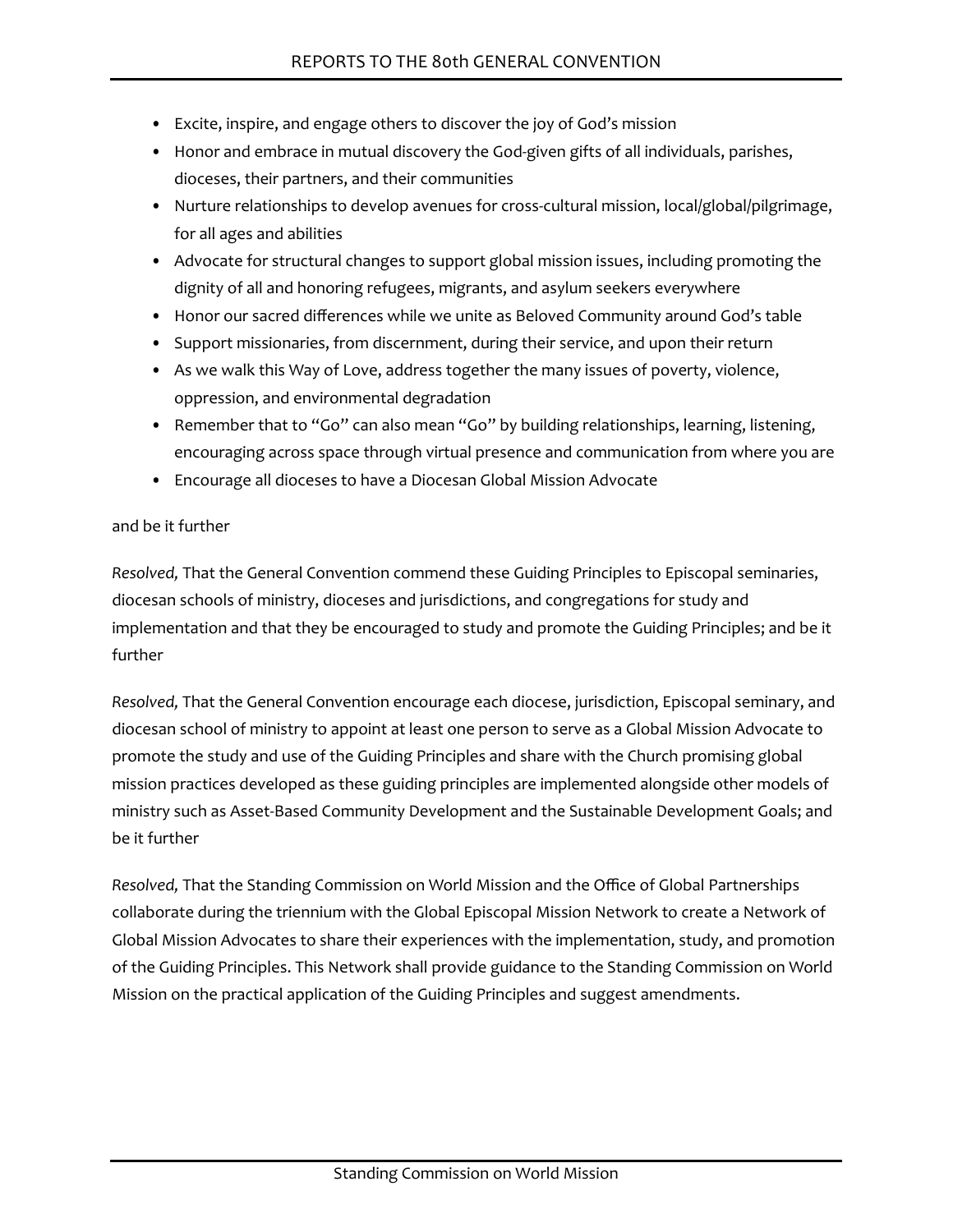The nature and understanding of mission continuously evolve. As we strive to be a Beloved Community, the Standing Commission on World Mission presents these Guiding Principles for World Mission to frame the work of and offer a direction for global mission for The Episcopal Church and its mission around the world, to walk the Way of Love in a global context. Expanding on the work of Companions in Transformation presented by the SCWM to the General Convention in 2003 (2003-A150), the current Commission sought input from numerous people active in world mission – inter alia missionaries, academics, the Office of Global Partnerships, the Global Episcopal Mission Network (GEMN) – in developing these Guiding Principles.

It is recommended that these Guiding Principles be used along with the Global Mission Toolkit, which is being developed by SCWM with GEMN and the Office of Global Partnerships to guide worship, discussion and engagement in world-wide mission.

# **A017 Assessment of Past Colonialism in the Church's World Mission Ministries**

*Resolved,* the House of \_\_\_\_ concurring, That the 80th General Convention acknowledge and grieve the participation of the Episcopal Church and its various entities and institutions in colonialism in North America, Latin America, Africa, and Asia; and warns of and laments colonial mindsets in the Church today; and be it further

*Resolved,* That the General Convention affirm that Colonialism and its continuing impacts are antithetical to the Gospel as proclaimed by our Savior Jesus Christ, and that we are all called to repent and atone for the evils perpetuated in the name of Christ in the missionary field; and be it further

*Resolved,* that the Standing Commission on World Mission (SCWM) encourage the Episcopal Church to use principles and practices which turn from the colonial mindset of the past towards mutuality of relationships in our mission, ministries, and outreach; and be it further

*Resolved,* That the General Convention direct the SCWM to deliver a report to the 81st General Convention on the historic role of the Episcopal Church in colonialism through its missionary work, and how and where a colonial mindset continues to prejudice our work in propagating the Gospel.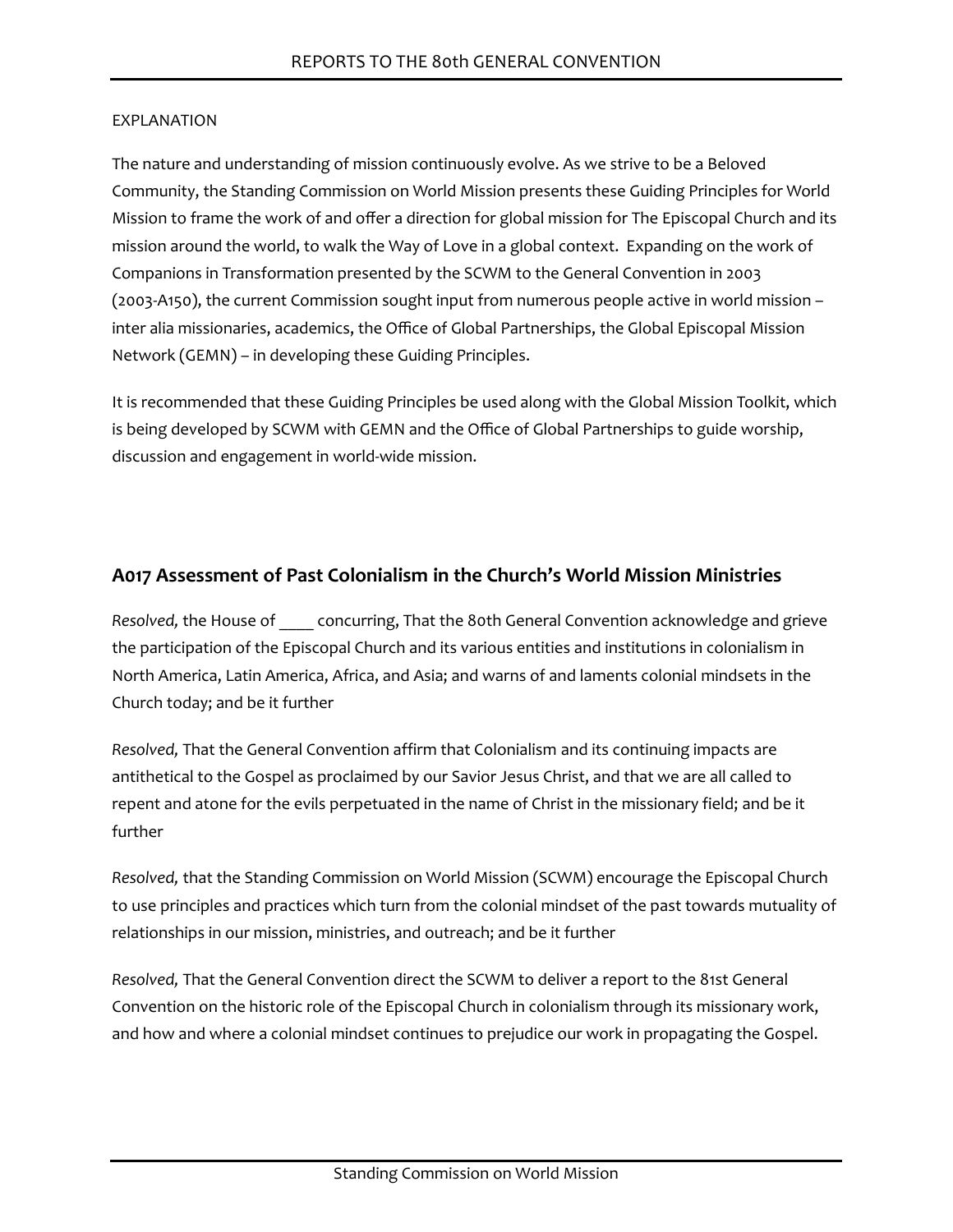When the Church Missionary Society of the Episcopal Church met for the first time in 1828, the Rev. D. Wainwright offered the opening sermon which read in part: "The Indians of Western America and the isles of the Pacific are ignorant and degraded; the savage hordes of Africa are remote and intractable." From the beginning, the missionary work of the Episcopal Church was wrapped up in the broader effort at colonization. In fact, the first missionary efforts undertaken in the Church were under the auspices of the Colonization Society.

Looking back we are now aware that Episcopal Missionary efforts, while always undertaken with the goal of propagating the Gospel all over the world, also suffered from the unmistakable connection to colonialism.

This resolution calls on the Church to review its missionary history from our founding to the present day in order to study and reflect upon the difficult reality of our complicity in colonialism and how we have unwittingly done harm to the propagation of the Gospel so that we can repent, ask forgiveness, make amends, and strive not to repeat those mistakes.

# **A018 Teaching World Mission and Theological Education Beyond the United States**

*Resolved,* the House of \_\_\_\_ concurring, That the 80th General Convention, urge all seminaries and programs of formation to include world mission as a core part of their curriculum; and be it further

*Resolved,* That the General Convention recognize with appreciation offerings of Episcopal seminaries and other institutions of formation that reach beyond the United States, and urge these seminaries and other institutions to further collaborate with dioceses and jurisdictions outside the United States in developing their online course offerings to provide accessibility of courses and materials to those outside the United States, and take into consideration: cost, timing (if online discussion is required), languages, and certification, with an emphasis on Anglican studies; and be it further

*Resolved,* That the General Convention task the Standing Commission on World Mission with convening and leading a group composed of members of the Standing Commission, representatives of seminaries in the United States and of seminaries and diocesan programs outside the United States to collaborate and promote development of such courses.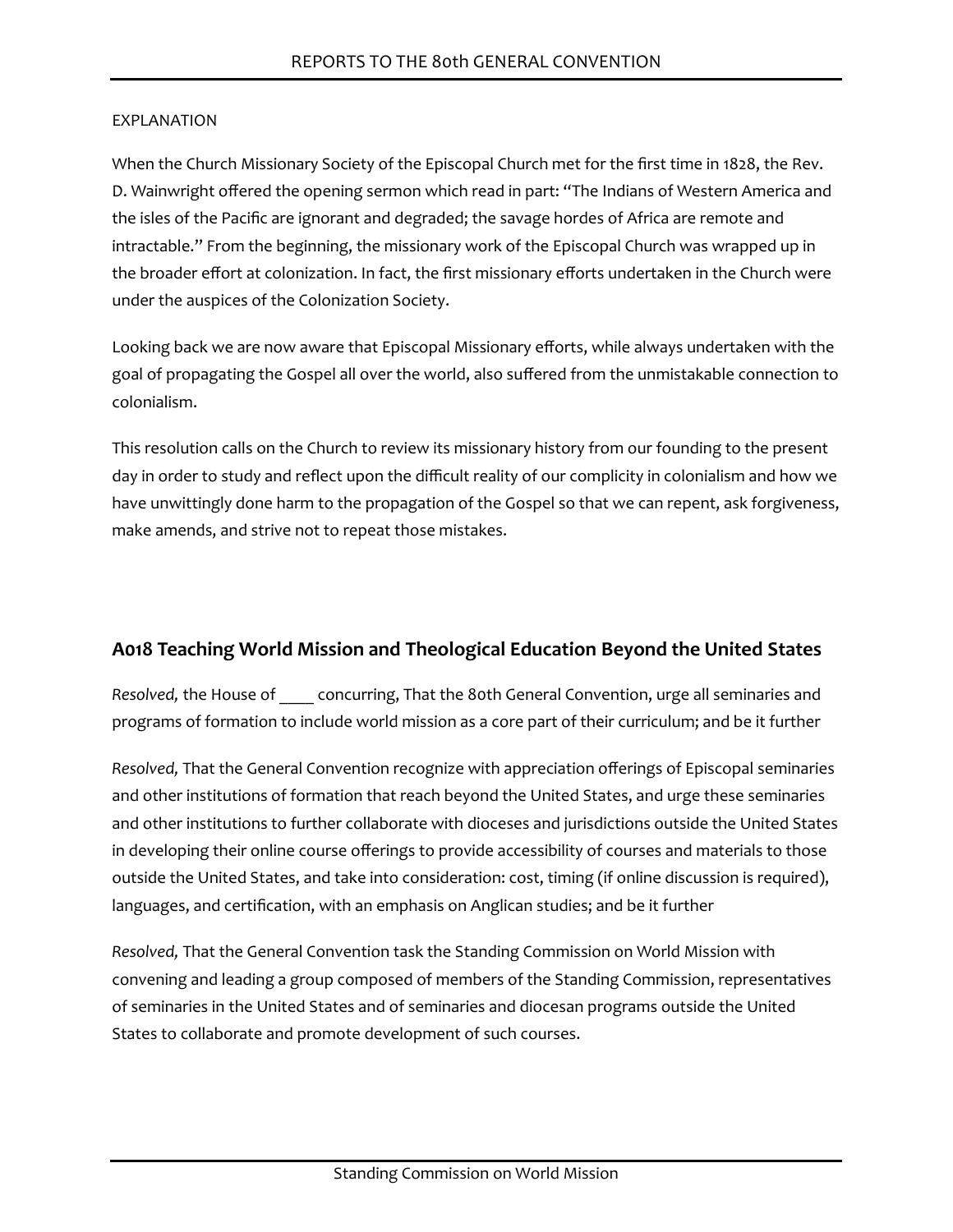Few of the jurisdictions outside the United States have seminaries or extensive programs of formation. They rely on the programs they are able to develop and on other institutions and seminaries – often non-Anglican – for theological education and training. Attending a seminary in the United States is not an option for most, for a variety of reasons. The need is particularly great in all aspects of Anglican studies: liturgy, theology, tradition and history. While some seminaries and other institutions offer some programming beyond their physical campuses, having more courses available online could considerably help to fill this gap and strengthen the offerings available within these jurisdictions. Courses available beyond the United States would benefit not only those in dioceses of The Episcopal Church, whether those seeking ordination or lay leaders, but also others throughout the Anglican Communion.

# **A019 Theological Education and Formation in Languages other than English**

*Resolved,* the House of \_\_\_\_ concurring, That the 80th General Convention celebrate the efforts being made within The Episcopal Church and throughout the Anglican Communion to collaborate in offering theological education and formation in languages other than English; and be it further

*Resolved,* That the General Convention urge and promote increasing development and availability throughout The Episcopal Church of theological education and formation in languages other than English, including in our major seminaries and other programs of formation; and be it further

*Resolved,* That the General Convention encourage Spanish-speaking dioceses of The Episcopal Church to strengthen collaboration amongst themselves and with seminaries in the United States, and also with the Latin American Provinces and Spain to further develop and make widely available courses and materials in theological education and formation in Spanish; and be it further

*Resolved,* That the General Convention urge the seminaries and other institutions of formation, in collaboration with the non-US jurisdictions and the Standing Commission on World Mission to identify theological and other texts, especially in Anglican studies, most in need of translation for theological formation, and consult with the Office of Communications and others as appropriate to explore ways such translations can be made, following professional guidelines; and be it further

*Resolved,* That the Standing Commission on World Mission, working with the Office of Global Partnerships, be tasked with urging and following up on this initiative.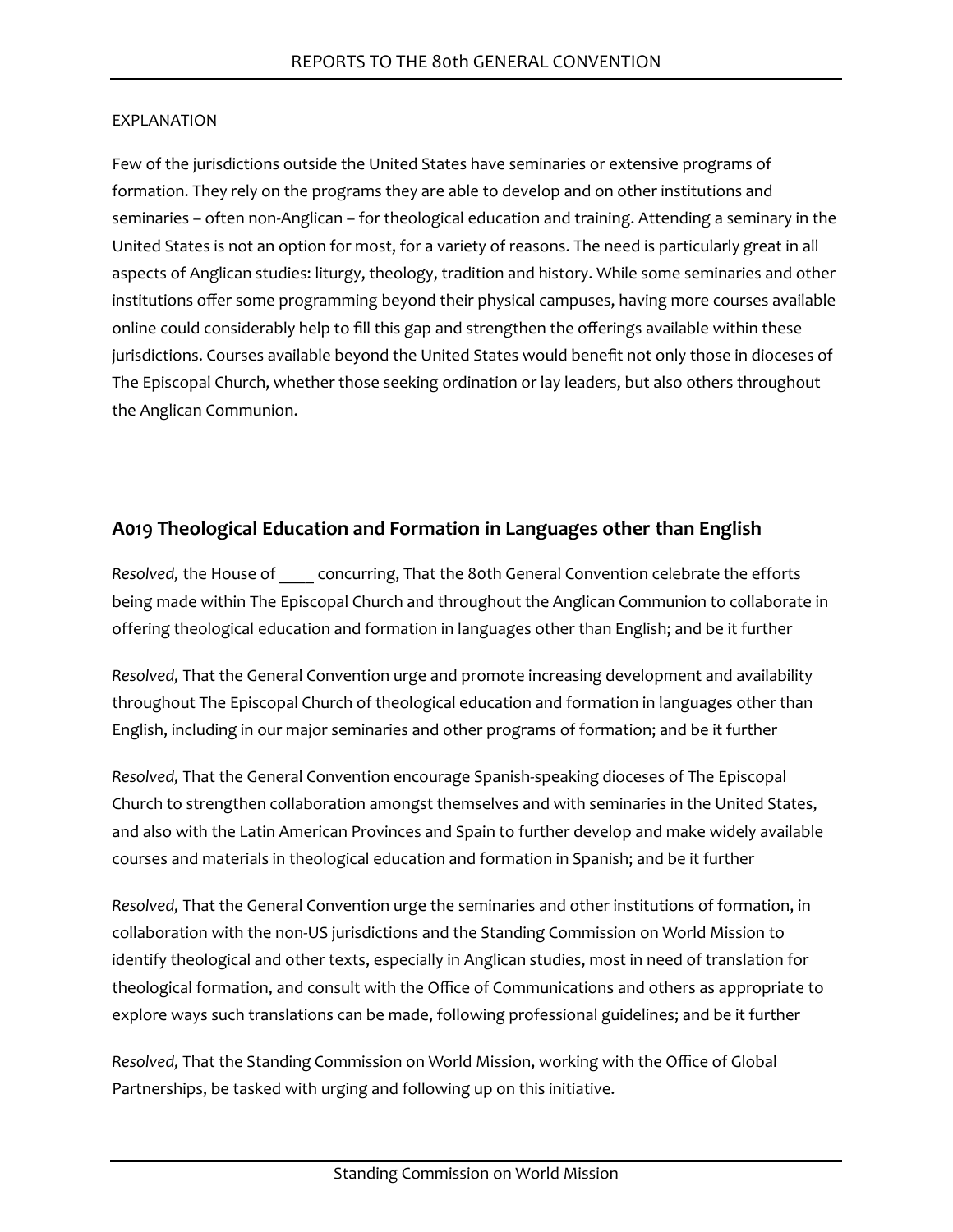There is a great need to strengthen theological education in languages other than English. Few jurisdictions outside the United States have the resources to do this entirely on their own. Through greater collaboration amongst all Spanish-speaking provinces and dioceses, in particular, more quality materials and courses could be offered more widely, to the benefit of all.

In addition, very few materials pertinent to Anglican studies are available in any language other than English. French and Spanish, in particular, as well as Kreyòl, Chinese, and other languages are the primary language not only of significant parts of The Episcopal Church but throughout the Anglican Communion, making in-depth study of Anglican theology difficult for many members at all levels. There is a great need for more materials and translations not only in Spanish but also in French for the growing numbers of francophone Anglicans, not to mention other languages. By expanding theological education and formation in all languages in wide use in The Episcopal Church, the Church more fully embraces people whose primary language is other than English and becomes closer to becoming Beloved Community.

# **A020 Support Decade of Action to Achieve Sustainable Development Goals**

*Resolved*, the House of \_\_\_\_ concurring, That the 80th General Convention express continued support for the ways in which the Sustainable Development Goals (SDGs) have become the cornerstone of development policy and action of the Episcopal Church's institutions, agencies, dioceses, and congregations and provided a framework for approaching the Church's call to eradicate poverty and promote sustainable development; and be it further

*Resolved,* That the General Convention encourage all parishes, dioceses, and jurisdictions to support the UN's Decade of Action (2020-30) to achieve the SDGs by (1) educating themselves about the SDGs using United Nations, Anglican Communion and Episcopal Church resources; (2) developing their own educational resources to translate the core Christian values and imperatives of the SDGs in ways that can be easily grasped, shared, and put into action; (3) undertaking self-audits to assess how their existing mission work and ministries already address the SDGs; and (4) sharing stories about how they are working toward the SDGs and furthering the work that Jesus calls all of us to do; and be it further

*Resolved,* That the General Convention commend and acknowledge Episcopalians who are already working towards the SDGs, including the Episcopal presence at the annual UN High-Level Political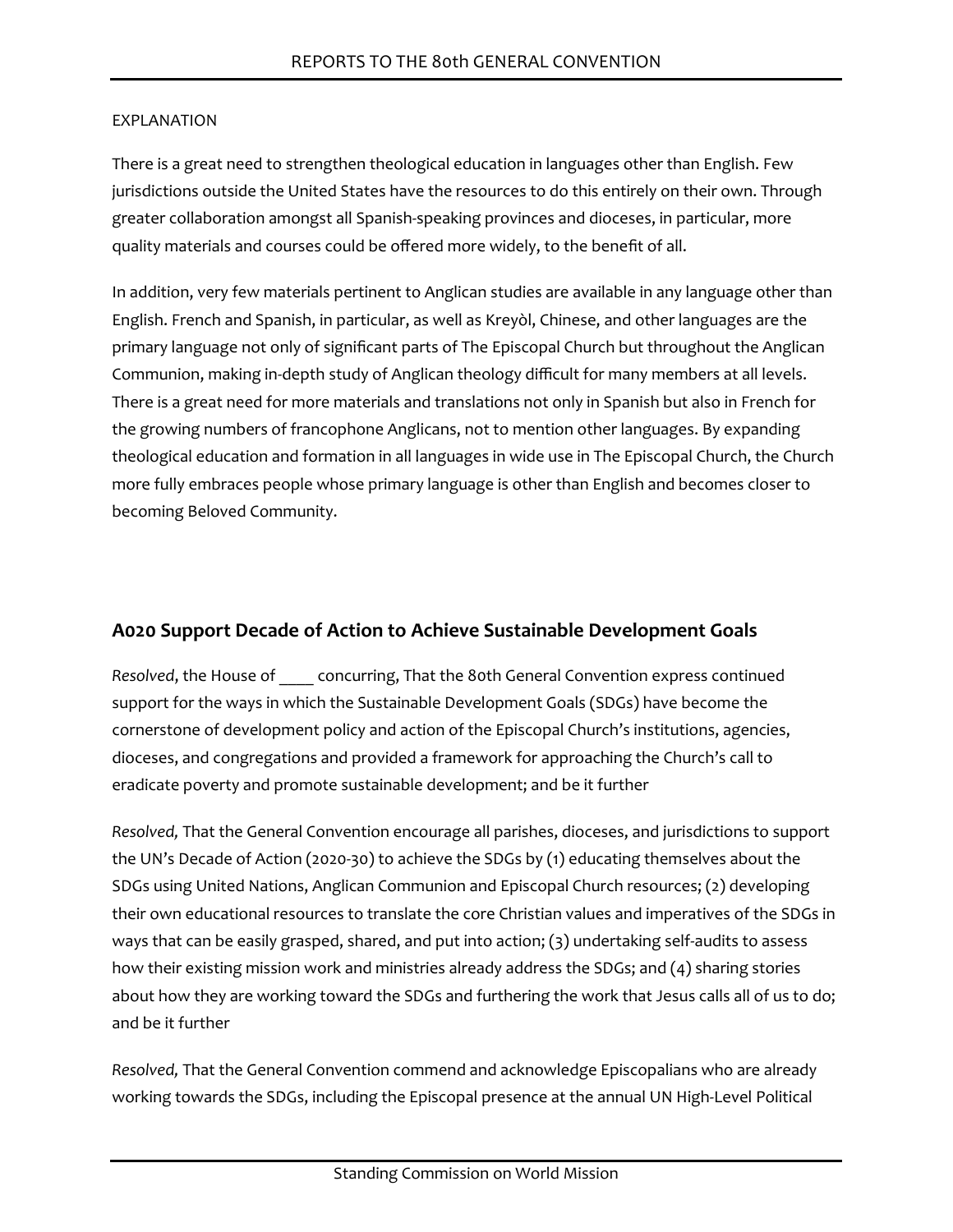Forum on the SDGs and Episcopal Relief & Development which continues to educate the Church about the SDGs and work toward the SDGs through its programs and priorities.

### EXPLANATION

General Convention and Executive Council have previously affirmed the United Nations' Agenda 2030 and the Sustainable Development Goals (SDGs) through 2015-A021 Continue the Financial Commitment to International Development Programs (affirmed by Executive Council in October 2015), 2018-B026 Endorse the UN Sustainable Development Goals as the Basis for Policy and Action, and 2018-B027 Encourage Gender-Inclusive Responses to Climate Change. These resolutions have established the Church's endorsement of the overall goals of sustainable development and poverty eradication and the principle of using the SDG framework, as well as linking that support to concrete financial commitments of 0.7% of operating budgets. Episcopal Relief & Development has taken the lead in educating the Church about the SDGs, in addition to contributing to the Goals through its projects.

In September 2019, the UN Secretary-General called for a Decade of Action to advance achievement of the SDGs and acknowledge the need for action on global, local, and individual levels. The COVID-19 pandemic has impacted all 17 SDGs and shown that what began as a health crisis has quickly become a human and socio-economic crisis. As the pandemic continues to impede progress towards the SDGs, it also makes their achievement all the more urgent and necessary.

In response, the Church needs to expand its focus beyond funding to education at the parish and diocesan level so that all Episcopal faith communities can understand the Christian values and imperatives at the root of the SDGs. Existing UN, Anglican and Episcopal resources can be adapted to speak prophetically within local contexts. Similarly, the resolution seeks through self-audits to reveal existing ministries, local and global, which further the work that Jesus has called us to do as well as contribute to achievement of the SDGs. Reports on these self-audits would provide valuable input to the Church's representatives to the United Nations, enabling them to accurately map and lift up the Church's work to achieve the SDGs in the UN context.

# **A021 Support for the United Nations**

*Resolved,* the House of \_\_\_\_ concurring, That the 80th General Convention applaud the United Nations on its 75th anniversary and recall the prophetic role Episcopalians and The Episcopal Church played in its inception, including modeling a universal fellowship of peace-loving communities, shaping its founding principles, supporting its formation in 1945 through the actions of General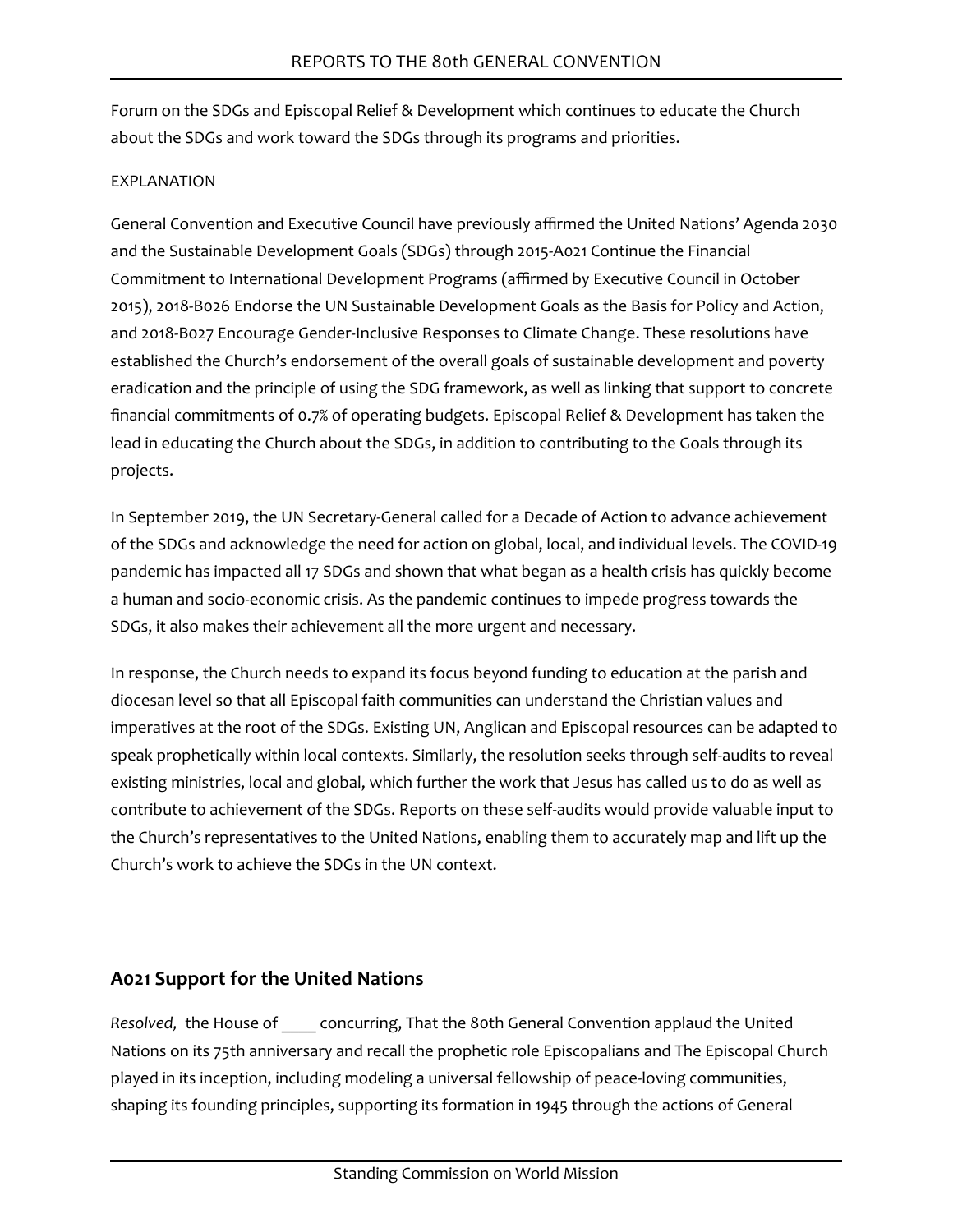Convention, and inspiring the Universal Declaration of Human Rights through the faithful public service of Eleanor Roosevelt and other Episcopalians; and be it further

*Resolved,* That the General Convention express gratitude to the United Nations for its leadership over three quarters of a century in promoting multilateralism and fostering dialogue among nations of the world, maintaining international peace and security, protecting human rights, delivering humanitarian aid, promoting sustainable development, and upholding international law; and be it further

*Resolved,* That the General Convention affirm the critical importance of the United Nations in addressing contemporary global challenges, including the spread of disease, dislocation of migrants and refugees, rise of climate change, persistence of poverty, discrimination in all its forms and intersectionalities, abuse of human rights, and threats of violence, conflict, and war; and be it further

*Resolved,* That the General Convention recommit The Episcopal Church to active engagement with the United Nations in its special consultative status with the UN Economic and Social Council and the observer organization status in the UN Framework Convention on Climate Change, and through the ministries of the Office of Global Partnerships and Mission Personnel and the Episcopal Church Representative to the UN, and the efforts of individual Episcopalians; and be it further

*Resolved,* That the General Convention urge all nations, especially the United States, to support the United Nations and its offices, programs and funds, as well as related specialized agencies through their active participation and full payment of their assessed financial contributions; and be it further

*Resolved,* That the General Convention call on all nations, especially the United States, to participate in the formulation, signature, ratification and implementation of United Nations Declarations, Treaties, Agreements and Conventions to resolve global concerns, especially those which protect the most vulnerable; and be it further

*Resolved,* That all Episcopalians seek ways to fulfill our baptismal covenant to "strive for justice and peace among all people, and respect the dignity of every human being" by endeavoring in our local parishes and dioceses to inform, educate, raise awareness, and develop programs to contribute to the work of the United Nations; and be it further

*Resolved,* That all Episcopalians observe United Nations Day annually on October 24, and pray for the UN's continued success in building a more peaceful, just, and prosperous world in accord with Jesus'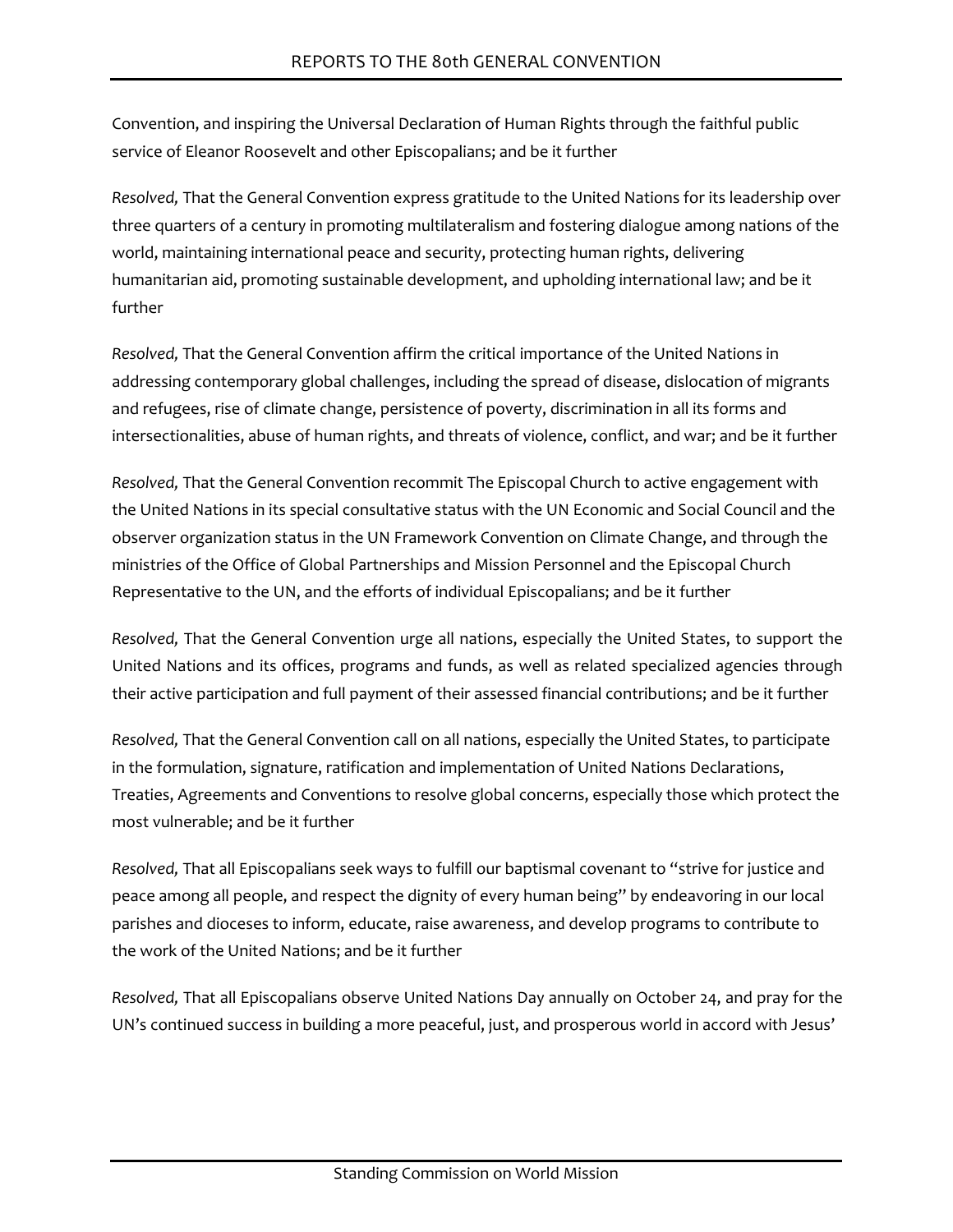call to us to love our neighbor as ourselves, care for our world, heal the sick, welcome the stranger, feed the hungry, serve the poor and proclaim the Good News; and be it further

*Resolved,* That the General Convention give thanks for the continued support and partnership of the Anglican Communion in common ministry at the United Nations and encourage collaboration and mutual support for all Anglicans while uplifting Episcopal voices and concerns through Episcopal representation at the United Nations.

#### EXPLANATION

On United Nations Day (October 24) 2020, the United Nations commemorated the 75th anniversary of its official founding. Presiding Bishop Curry invited Episcopalians to join him on Sunday, October 25th, in praying the "Prayer for Peace Among the Nations" (Book of Common Prayer, p. 816) as a prayer of solidarity while the world continues to work towards peace, justice, human rights and the full development and dignity of all peoples living in harmony with each other, our planet and its creatures. Established in the aftermath of the destruction of two World Wars, the United Nations was then - and still is today - envisioned as a global forum for dialogue between nations of the world, to maintain international peace and security, protect human rights, deliver humanitarian aid, promote sustainable development and uphold international law.

Episcopalians have been engaging with the United Nations (UN) since before its inception in 1945. Today, Episcopalians participate in many ways: as UN staff; as representatives of member states, civil society organizations or The Episcopal Church following UN dialogue on global issues that concern them; or as participants in UN events virtually or in person. Specifically, the Episcopal Church was granted in 2014 UN Economic and Social Council special consultative status and was granted in 2017 observer organization status with the UN Framework Convention on Climate Change.

This resolution commends UN initiatives and actions and recommits The Episcopal Church, in collaboration with the Anglican Communion, and other faith-based partners, to active engagement with the United Nations. It urges the United States and member nations to pay fully their assessed financial contributions; craft international agreements, declarations, treaties, and conventions to resolve global concerns; and recognize these actions as multilateral legal instruments that complement, rather than compete with, national laws.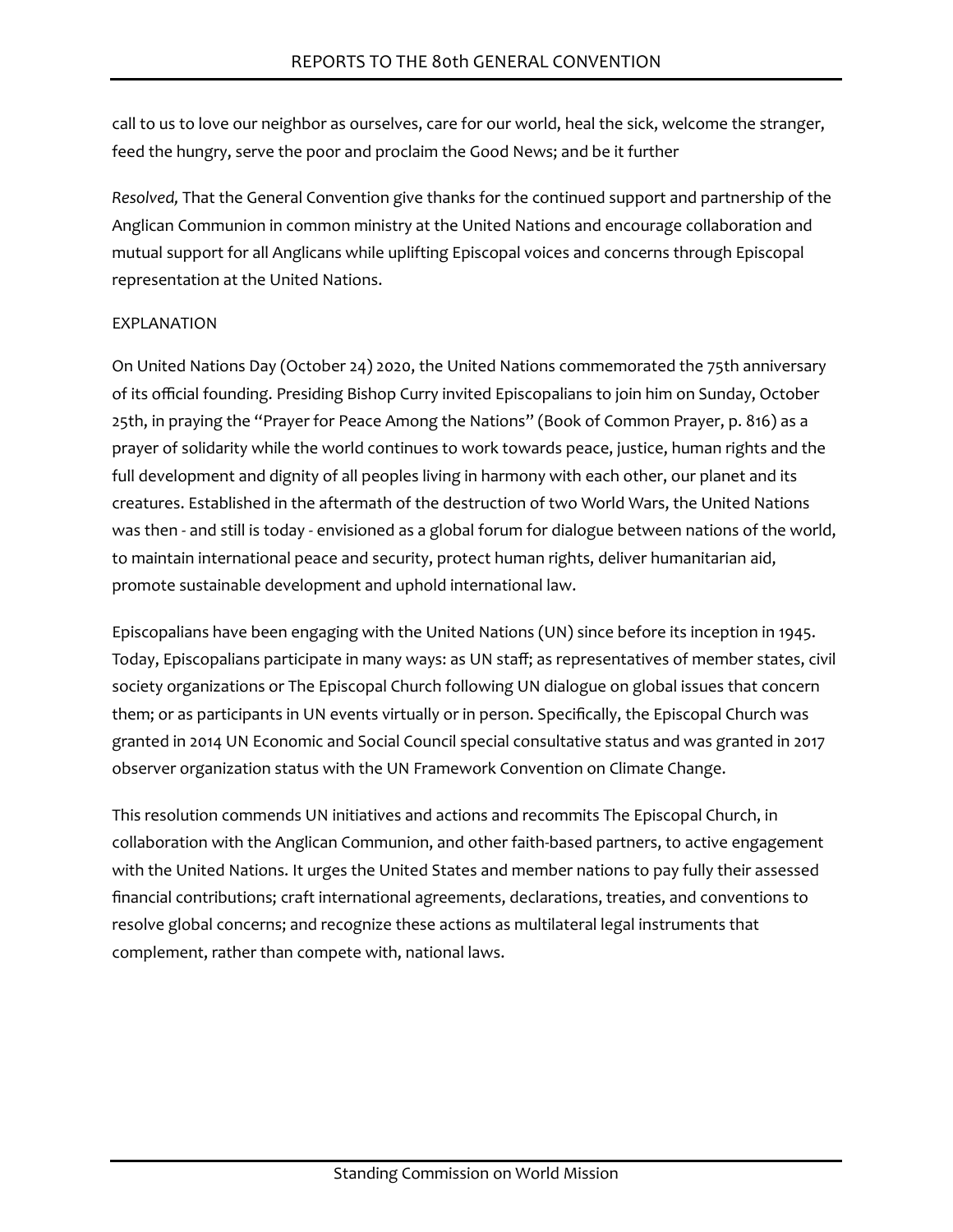# **A022 Commend the Work of Episcopal Migration Ministries**

*Resolved,* the House of \_\_\_\_ concurring, That the 80th General Convention commend the work and mission of Episcopal Migration Ministries, specifically its faithful ministry of welcome and love to more than 95,000 refugees through its 40 year-old Resettlement Program and its 80 year-old Church Engagement Program; and be it further

*Resolved,* That the General Convention reaffirm that The Gospel of Jesus Christ calls us to welcome the stranger and respect the dignity of every human being and that those fleeing persecution have a particular claim on our attention and concern as they seek a life of dignity and peace in the face of oppression; and be it further

*Resolved,* That the General Convention endorse the continued ministry of Episcopal Migration Ministries in responding to the needs of refugees, even as the number allowed to enter the United States has been greatly reduced in recent years, and working with the Church through the Church Engagement Program to minister to asylum seekers, those in detention, and all migrants.

#### EXPLANATION

The Episcopal Church has served immigrants new to the United States since the late 1800s, when the Church opened port chaplaincies to minister to sojourners on both coasts. In the 1930s, local parishes collected donations to provide steamship passage for those fleeing Nazi Europe. Out of this effort, the Presiding Bishop's Fund for World Relief was born, the forerunner organization to Episcopal Relief & Development and Episcopal Migration Ministries (EMM). Since the mid- and late 20th century, EMM has partnered with other faith organizations to resettle those oppressed by the Iron Curtain, genocides of Southeast Asia, wars and conflict in Africa and the Middle East. In 1988, EMM was formally established as a resettlement agency and, in partnership with a network of affiliate agencies, dioceses, churches, and volunteers, is today one of only nine national agencies through which all refugees enter the United States.

At baptism, we vow, with God's help, to seek and serve Christ in all persons, loving our neighbor as yourself. In the face of mounting obstacles, the staff of EMM have courageously put that promise into action and continue to lead the way in refugee resettlement and in building ministries of welcome, education, and advocacy across the Church.

The process of deepening relationships with the Church includes discerning together what the ministry opportunities and needs for local churches and dioceses are concerning migration ministries. The EMM Church Engagement unit has led local discernment which has birthed two new vibrant ministry areas in immigration detention and asylum. Consistent with Executive Council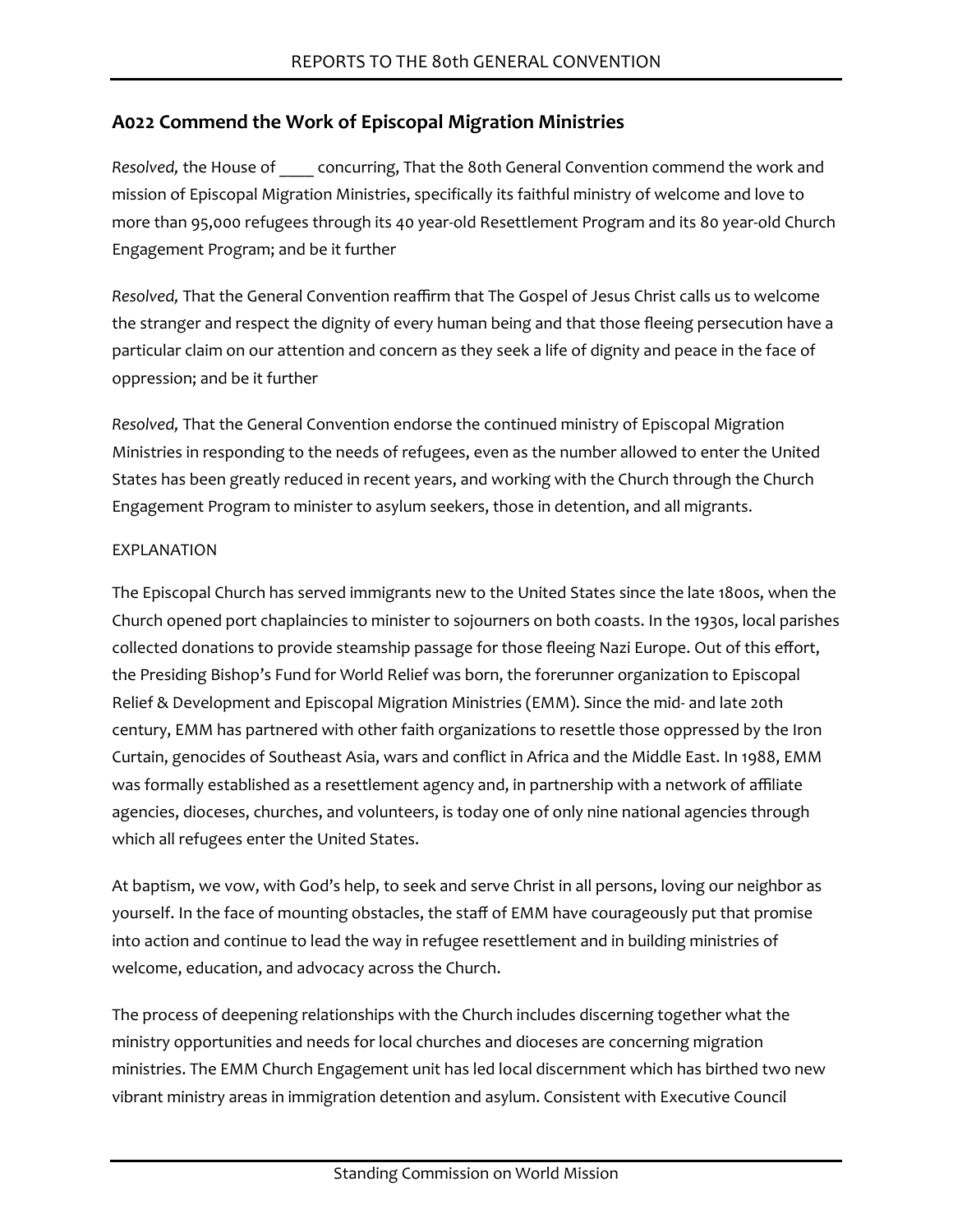Resolution MB001 (Oct. 15, 2018), the Standing Commission on World Mission urges the Convention to lift up and commend EMM's faithful ministry and encourage individual and parish collaboration and support through advocacy, personal involvement, and funding.

# **A023 Direct Inclusion of Asset Mapping Question in the Parochial Report**

*Resolved,* the House of \_\_\_\_ concurring, That the General Convention direct the Executive Officer of General Convention to add to the Parochial Report the following question and instructions for responding affirmatively to capture the diversity of God's mission in the world:

"Have you completed or reviewed your profile of domestic and global mission activities on the Episcopal Asset Map, a joint project of The Episcopal Church and Episcopal Relief & Development?"

### EXPLANATION

2018-A058 challenged all congregations to complete their profiles on the Episcopal Asset map. The Episcopal Asset Map is the "Find a Church" and "Find a Ministry" tool of the Episcopal Church. To be effective, the Asset Map requires updating. The Parochial Report provides a tool for reminding congregations to complete or update their profiles as well as promoting the usefulness of the Asset Map in responding to the call to be the hands and feet of Jesus in the world.

The first item of the mandate for the Standing Commission for World Mission (Resolution 2018-A208) is to identify the global mission work carried out by the Domestic and Foreign Missionary Society, dioceses, congregations, and mission organizations throughout the church. This ongoing activity would be more effective and current if parishes noted and updated their global mission engagements on the Episcopal Asset Map.

The identification of global mission engagements also supports the work of the Office of Global Partnerships. Understanding the scope and character of these global mission engagements enables communications among parishes and dioceses with similar ministries and provides useful direction for the Office of Global Partnerships and the Global Episcopal Mission Network to provide resources and support for these relationships.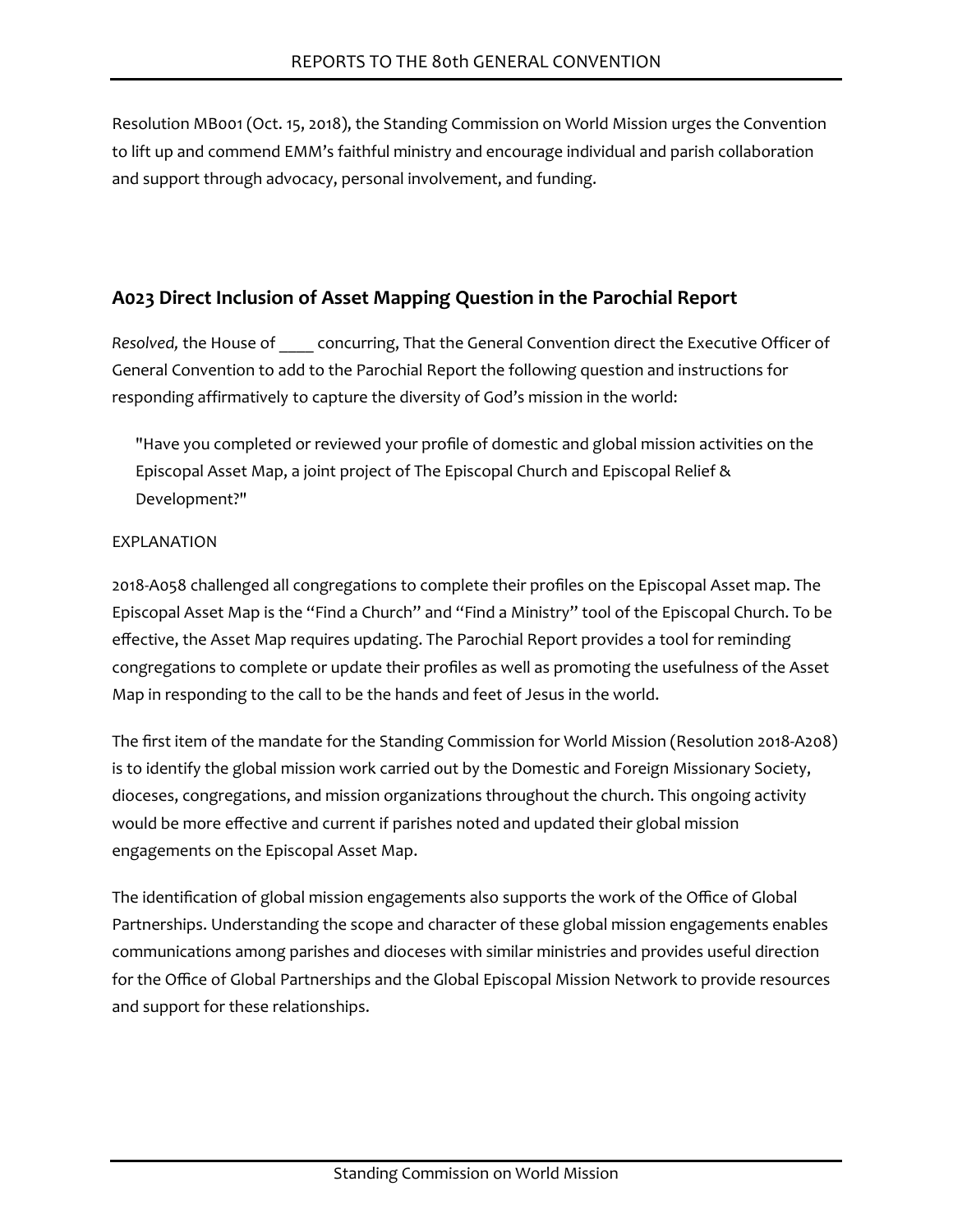# **A024 Create a Task Force on Translation and Interpretation**

*Resolved,* the House of \_\_\_\_ concurring, That the 80th General Convention, pursuant to Joint Rule IX.22, create a Task Force on Translation and Interpretation, whose mandate includes, but is not limited to, (1) development of a working strategy and criteria for determining and prioritizing the types of materials (media releases, resources, reports, etc.) pertaining to church life to be translated and meetings related to governance to be interpreted and into which languages; (2) establishment of criteria for assuring the quality of translations and interpretation, employing dynamic equivalence, and establish procedures and criteria for hiring professional translators and interpreters to assure high-quality translations and interpretations; (3) consultation with non-English speaking dioceses, jurisdictions, and area missions about their needs and priorities for translations and interpretation; and (4) recommendation of funding levels necessary to implement the strategy; and be it further

*Resolved,* That the task force begin its work no later than January 1, 2023, with the task concluding its work at the conclusion of the 82nd General Convention, unless its mandate is extended by the 82nd Convention; and be it further

*Resolved,* That the task force report annually to Executive Council and provide an interim report to the 81st General Convention and a final report with recommendations to the 82nd General Convention; and be it further

*Resolved,* That the membership of this task force be appointed by the Presiding Bishop and the President of the House of Deputies and include up to three Bishops appointed by the Presiding Bishop for five-year terms, with special consideration given to inclusion of Bishops from non-English speaking dioceses and jurisdictions; up to three Clergy and up to three Lay Persons appointed by the President of the House of Deputies for five-year terms, with special consideration given to inclusion of persons from non-English speaking dioceses, jurisdictions, and mission areas; up to two members of the Standing Commission on World Mission (SCWM) appointed by the SCWM; and one member of the Standing Commission on Liturgy and Music (SCLM) appointed by the SCLM; and be it further

*Resolved,* That the Executive Officer of General Convention appoint a member of the staff from the General Convention Office and the Presiding Bishop appoint a member of staff from the Language Services Department of the Office of Communications to serve as consultants to the task force; and be it further

*Resolved,* That \$90,000 be budgeted for the implementation of this resolution, of which \$30,000 would be allocated to the first triennium of the task force's work.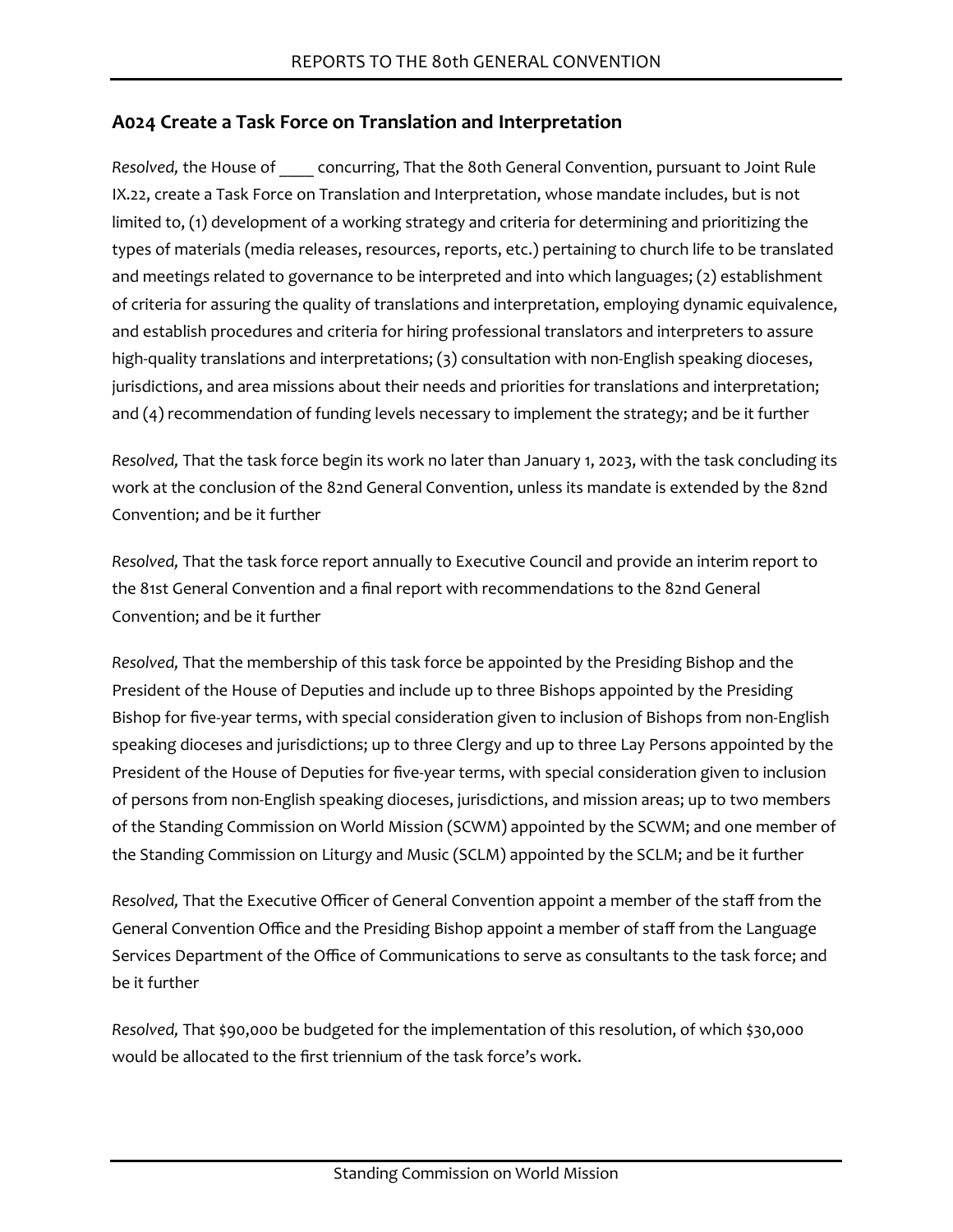Previous resolutions of General Convention have called for all official documents, publications, and digital publications produced by the Domestic and Foreign Missionary Society to be issued in Spanish, and French, notably resolutions 2003-C029, 2003-A082, and 2009-B017. These resolutions have not been fully honored for reasons including lack of funds and the difficulty of identifying which documents should be selected for translations into which languages. Failure to translate critical documents and interpret critical meetings adversely impacts both evangelism and full inclusion of non-English speaking members in the life of the Church, including preparation and participation in General Convention.

More recently, the 79th General Convention acknowledged and started to address shortcomings in translation and interpretation. Resolution 2018-A281 acknowledged the need to improve the provision of interpretation and translations at General Convention. The Standing Commission on Liturgy and Music (SCLM) has made significant progress this triennium, pursuant to 2018-A070, with translations of the Book of Common Prayer into Spanish, French, and Haitian Creole. The Church awaits SCLM's plan, pursuant to 2018-C024, for translating Enriching Our Worship, the Book of Occasional Services, and other authorized liturgical resources into the "primary languages currently in use in this church."

Translations of the Book of Common Prayer and liturgical materials serve as an important beginning, but do not address the on-going needs for translation and interpretation of materials and meetings in the life and governance of an inclusive, welcoming, international church. Recognizing that it is infeasible to translate everything, the task force must prioritize what is translated and interpreted and in which languages, evaluate the technical expertise required, and request the requisite funding. Translations must employ "dynamic equivalence": a way of stating, in the target language, the same idea present in the original source language. The correspondence is not word-to-word, but from idea-to-idea, expressed in the same words but, if not possible, in similar phrases having a similar meaning in the source language in its cultural context.

Successful development and implementation of a strategy or criteria to routinely identify and prioritize the types of materials most in need of translation as well as meetings requiring interpretation, requires collaboration with the Presiding Bishop's staff in the Office of Communications and the General Convention Office. It is imperative, once the strategy and procedures are developed and ready for implementation, that more funds be made available for the important work of translation and interpretation. Translation and interpretation needs and costs should be assessed in the planning of new initiatives and programs.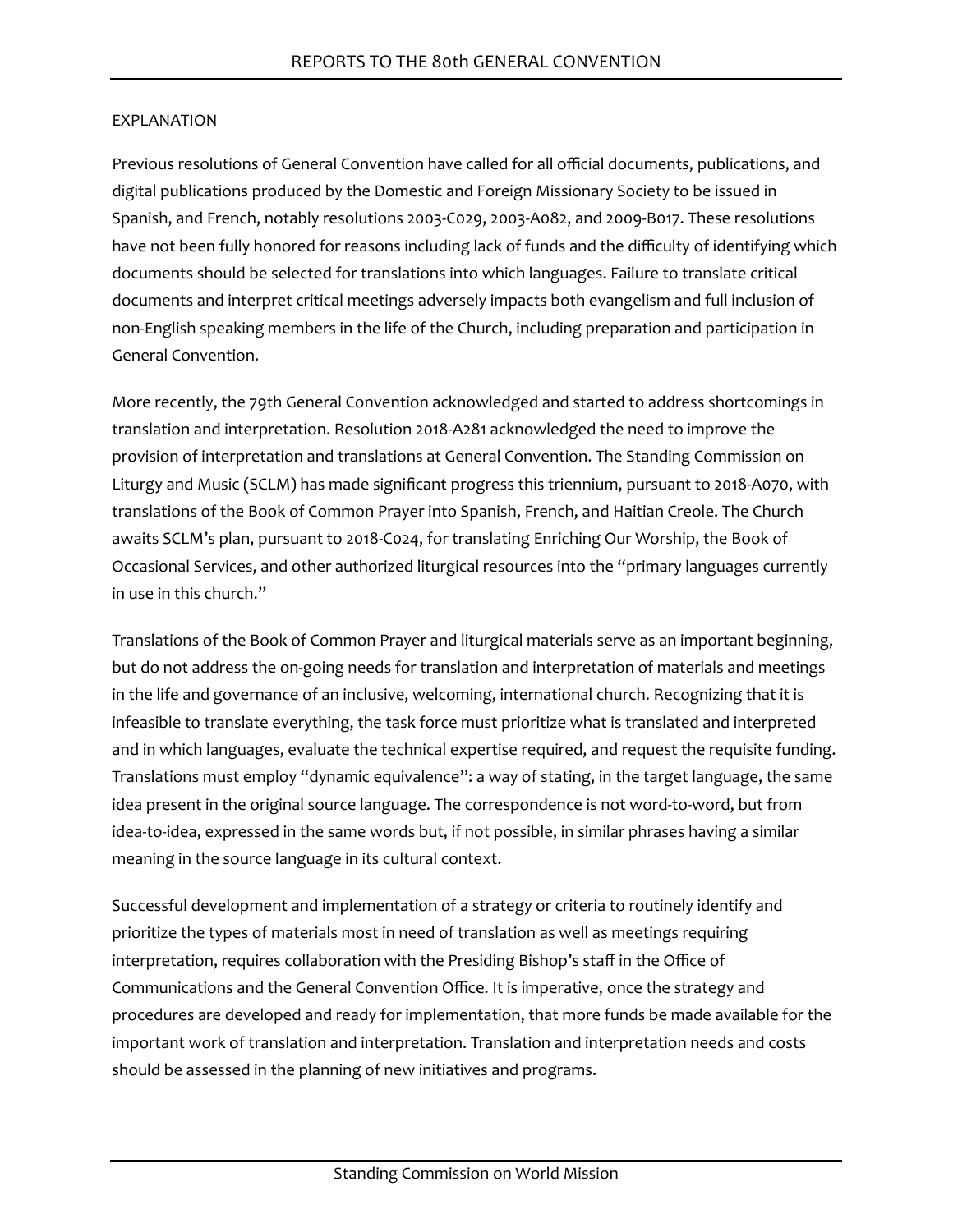# **A025 Inclusivity in Forms and Information on the Website of The Episcopal Church and Related Organizations**

*Resolved,* the House of \_\_\_\_ concurring, That the 80th General Convention direct The Episcopal Church and urge all agencies, institutions and other organizations connected with it to review and revise their online forms as necessary to ensure functionality for those residing in non-US areas of The Episcopal Church so that forms can be completed with information world-wide, including but not limited to: addresses, telephone numbers, postal codes and country designations, currency abbreviations and credit card numbers to allow non-US standard responses to form fields for members of congregations and others residing outside the United States; and be it further

*Resolved*, That the Convention direct the Church Center to ensure that all reports, information and interactive material posted on the website of The Episcopal Church include all of its dioceses and jurisdictions, and that they be available and usable by all members of The Episcopal Church, including those outside the United States, and be it further

*Resolved,* That the Convention direct all those developing materials of any kind for use by the Church to take into account variations required by dioceses, jurisdictions, and church members outside the United States.

#### **FXPI ANATION**

We are fond of saying The Episcopal Church is an international church. However, members of congregations outside the United States have found it difficult, if not impossible, to complete online forms for such things as Parochial Reports, lists of deputies to General Convention, registration for programs, ordering materials, etc., as the forms do not accommodate input of addresses with foreign postal codes and countries, telephone numbers, credit card numbers, international email domains, accent marks and other information from geographical areas outside the United States. As a result, incomplete or incorrect information is often provided, or it becomes impossible to fill the form or complete the transaction at all.

The Episcopal Church includes a number of jurisdictions (dioceses and the Convocation of Episcopal Churches in Europe) outside the United States, yet in posting information and interactive sites on the website of The Episcopal Church these jurisdictions and their congregations are often excluded in the reporting and/or do not have full access. For example, in publishing the results of the Parochial Reports, information from the non-US jurisdictions is often only partially included, leaving out financial information in particular. Additionally, the mapping demographics of Parochial Report data launched on the TEC website do not even mention the jurisdictions outside the US. Such inclusion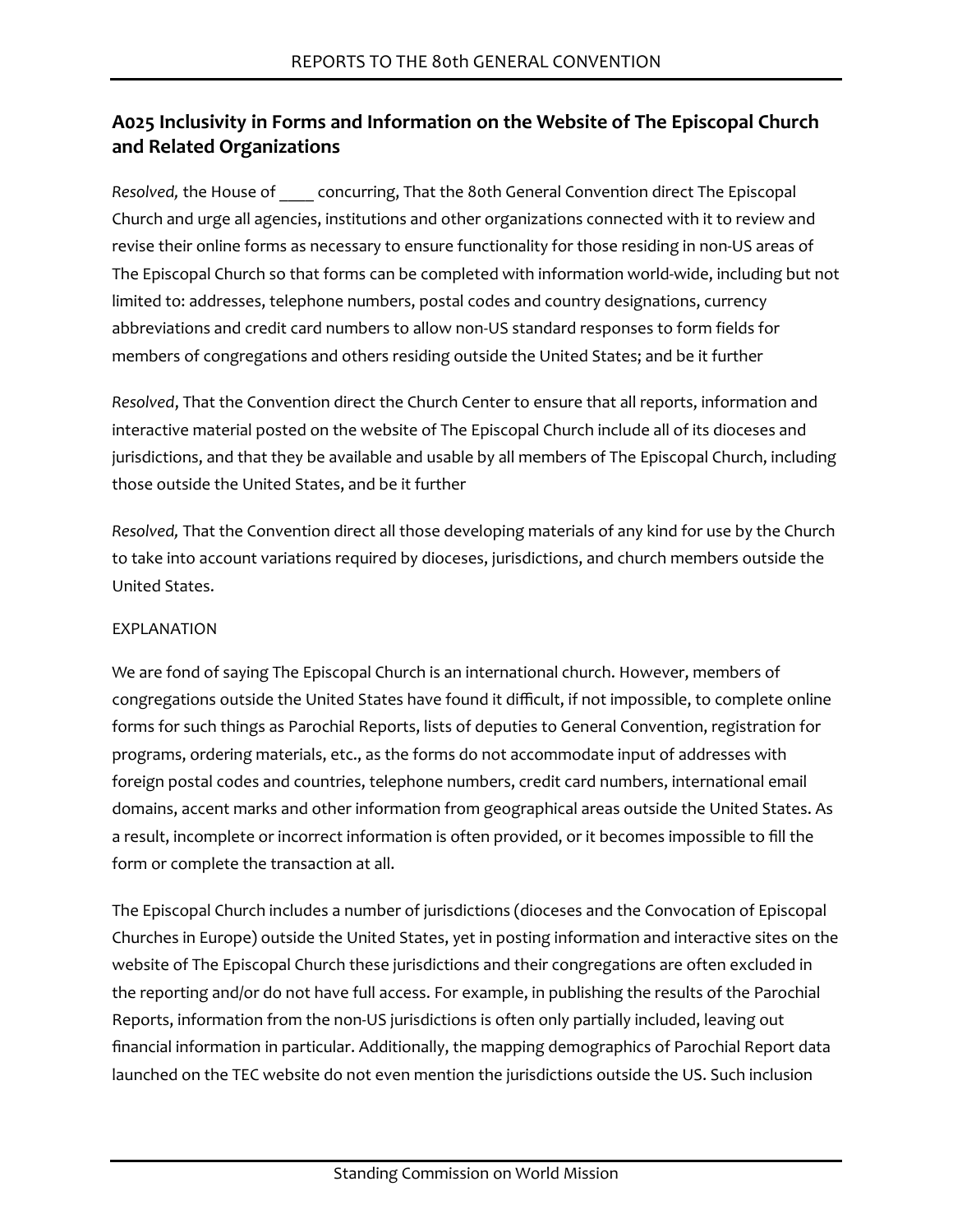was already requested through Resolution 2009-C060 "Direct Inclusion of Overseas Congregations in Statistical Reports."

Many materials developed for use in the Church assume they will be used in the United States by Americans. As a result, some materials are of less use outside the United States. While to a certain degree this is inevitable, those developing materials should be aware that most materials should also be relevant to those outside the United States.

As we seek to build a Beloved Community, this resolution seeks to ensure that all members of The Episcopal Church have full access to information and online forms, and that all reporting and information are fully inclusive. It is vital that the website of The Episcopal Church be inclusive of the entire Church.

# **A026 Applaud Missionaries and Commend the 20th Anniversary of the Young Adult Service Corps**

*Resolved,* the House of \_\_\_\_ concurring, That the 80th General Convention applaud the flexibility and resilience of members of the Young Adult Service Corps and the Episcopal Volunteers in Mission who, during the difficult times of pandemic, have faithfully continued to respond to God's call for them, walking the Way of Love as agents and instruments of God's reconciliation, and seeking and serving Christ in all persons; and be it further

*Resolved,* That the General Convention commend the 20th Anniversary of the Young Adult Service Corps and the work of the Office of Global Partnerships in the spiritual and vocational formation of program candidates and participants; and be it further

*Resolved,* That the General Convention give thanks for parishes and dioceses which financially and spiritually support these missionaries during their placements and upon their return home.

# **FXPI ANATION**

The Young Adult Service Corps was designed to offer young adults ages 21-30 the opportunity to discern vocations, share their gifts and skills, and be part of the life and work of a community in another part of God's world. In the last 20 years, 208 young adults from all nine provinces of The Episcopal Church have spent time living, working, and praying alongside Anglican/Episcopal and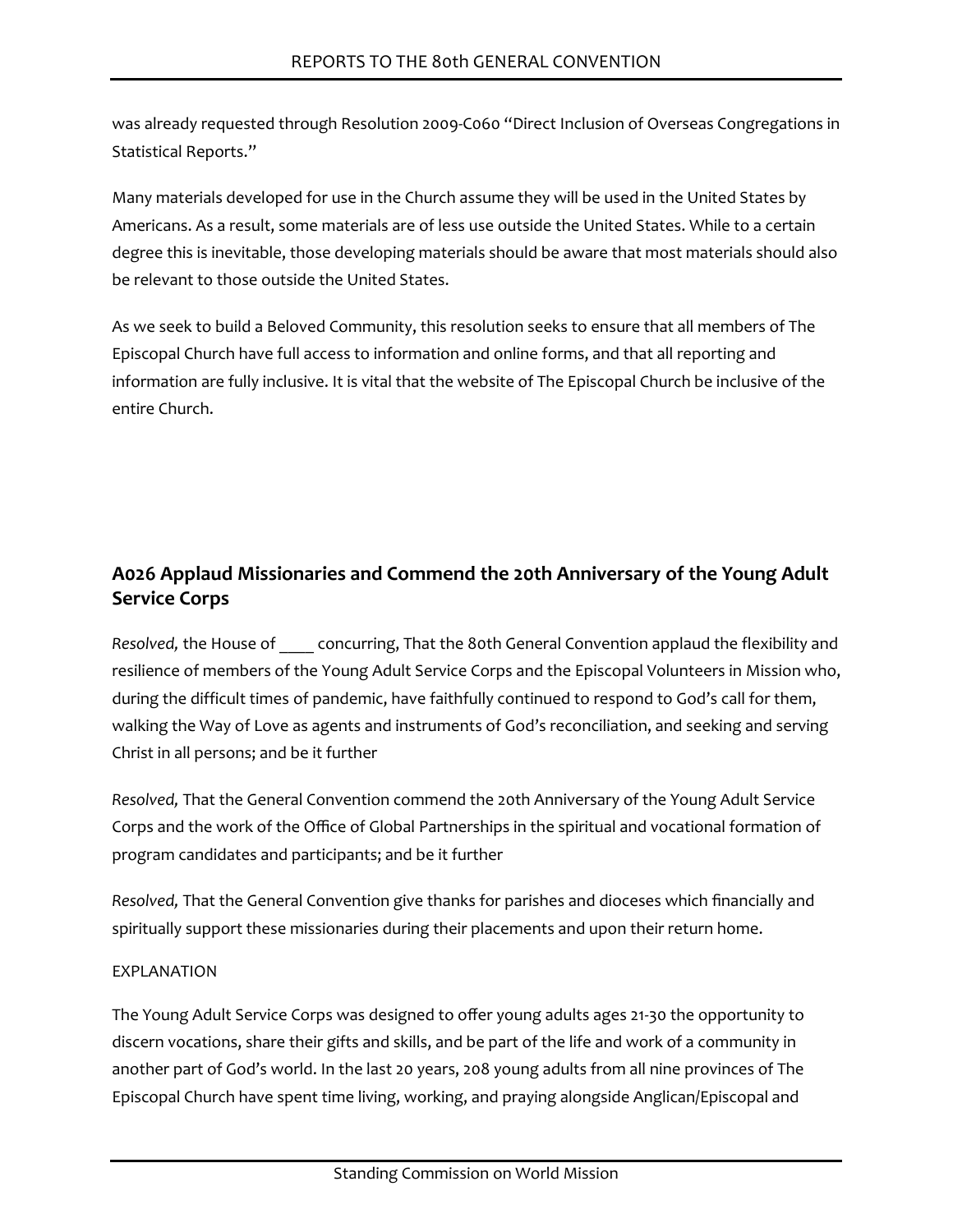ecumenical and interfaith partners throughout the world. Young adults commit to one-year assignments.

Episcopal Volunteers in Mission supports Episcopalians ages 31 to build relationships, share their gifts and skills, listen to and learn from partners around the world, and be open to the personal transformation that comes from meeting God in new ways. This program offers opportunities for shorter-term assignments of several months and longer-term assignments of 1-2 years. It is open to both lay and ordained people in a variety of fields including, but not limited to, education, finance, administration, agriculture, communication, and chaplaincy.

The 2020 coronavirus pandemic created challenges for missionaries in both these programs. Their responses to the realities in and demands of their assignments have demonstrated spiritual maturity and faithfulness in discerning faithful responses to God's call and deep commitment to their ministries. Furthermore, financial and spiritual support from dioceses and parishes are critical for sustaining these missionary efforts.

# **A027 Support of the World Health Organization**

*Resolved,* the House of \_\_\_\_ concurring, That the 80th General Convention express its full support of the World Health Organization in its mission to promote the highest standard of health for all people; and be it further

*Resolved,* That the General Convention support the position that the United States of America remain a full member of the Organization; and be it further

*Resolved,* That the General Convention direct the Office of Government Relations to communicate to the leadership of both Houses of Congress and other appropriate governmental agencies the position of The Episcopal Church regarding the World Health Organization and its concern that the independence of the World Health Organization to pursue its global mission not be compromised by partisan national politics and interference, especially as the world responds to the threat of climate change to world health and the effect of pandemics such as Covid-19 on populations with fragile health care systems.

# EXPLANATION

The World Health Organization (WHO) is a specialized agency of the United Nations system with 194 member states. Its primary role is to direct international health within the United Nations' system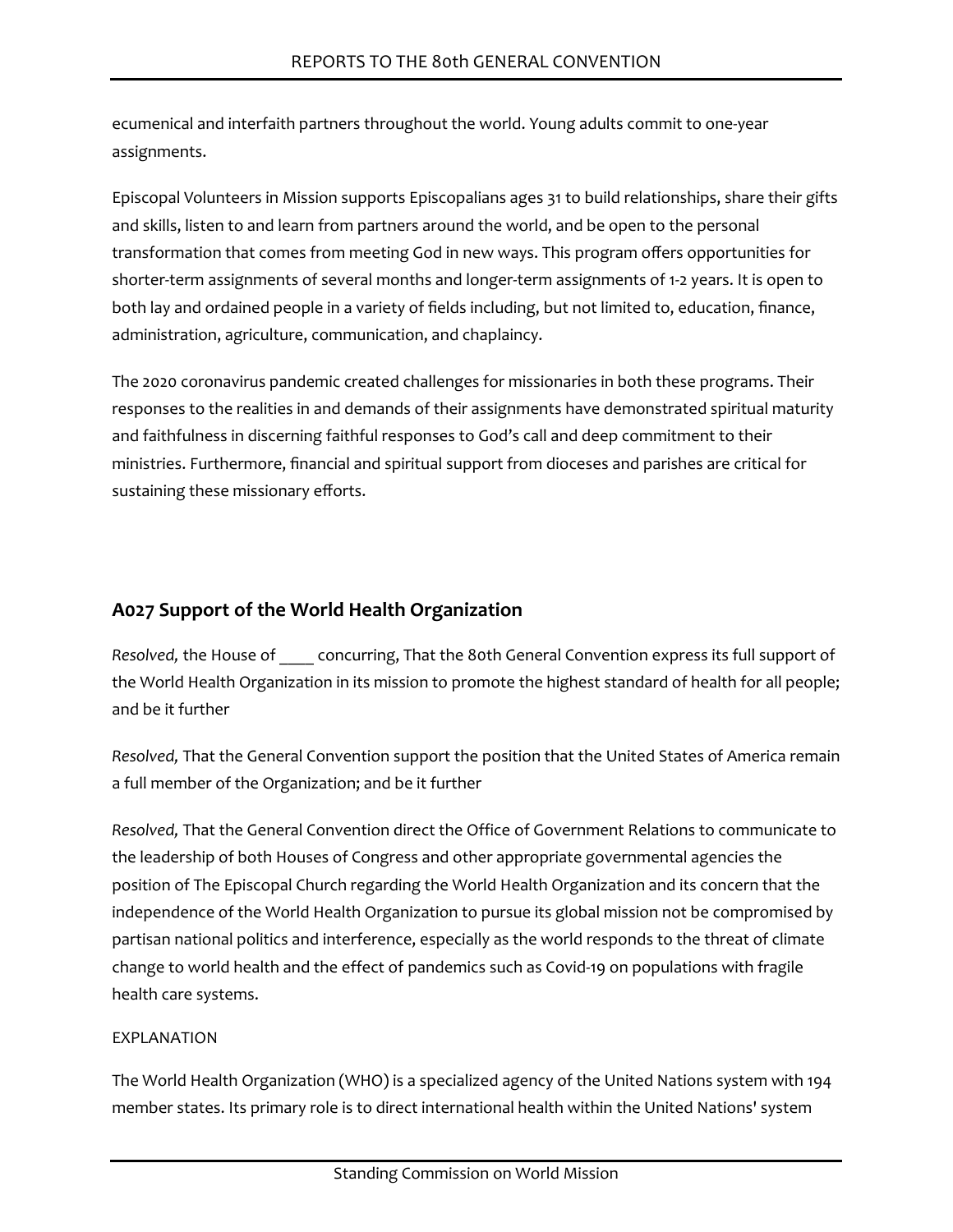and to lead partners in global health responses, directing and coordinating international health work through collaboration with countries, the United Nations system, international organizations, civil society, foundations, academia, and research institutions.

In 2019, the WHO outlined the top ten threats to global health. The dominant threats are global warming and climate change. Strong threats are heart disease, diabetes, and cancer. The WHO also noted the threat of a flu-like pandemic such as Covid-19, although when and where the pandemic would appear could not be predicted. Other threats were vulnerable health care systems and vaccine resistance.

The WHO has led the eradication of smallpox and is instrumental in efforts to control polio, HIV, and tuberculosis. The WHO has improved maternal and child health care worldwide.

In April 2020, the United States suspended financial contributions to the World Health Organization and began procedures to withdraw from the Organization. This resolution seeks to encourage Episcopalians to understand how the World Health Organization exemplifies the healing ministry of Jesus and thus promote the WHO to decision-makers in the United States and throughout all countries of the Episcopal Church as the impact of the WHO affects its global mission partners worldwide.

The Principles of the World Health Organization, stated at the beginning of its Constitution, confirm our baptismal vow to "strive for justice and peace among all people, and respect the dignity of every human being". As the world-wide intergovernmental health organization, the WHO is the leading agency in promoting health for all. While other organizations, governmental and non-governmental, are involved in healthcare and public health, the role of WHO as the lead intergovernmental organization in health and as part of the UN system is crucial.

# **A028 Join, Participate, and Fund The Global Episcopal Mission Network**

*Resolved,* the House of \_\_\_\_ concurring, That the 80th General Convention celebrate and commend the Global Episcopal Mission Network (GEMN) and its leadership on 25 years of encouraging global mission within and beyond the Church and equipping and inspiring individuals, congregations, and organizations to engage in this work; and be it further

*Resolved,* That the General Convention acknowledge GEMN's collaboration with the Standing Commission on World Mission and the Office of Global Partnerships in Constable Grant funded work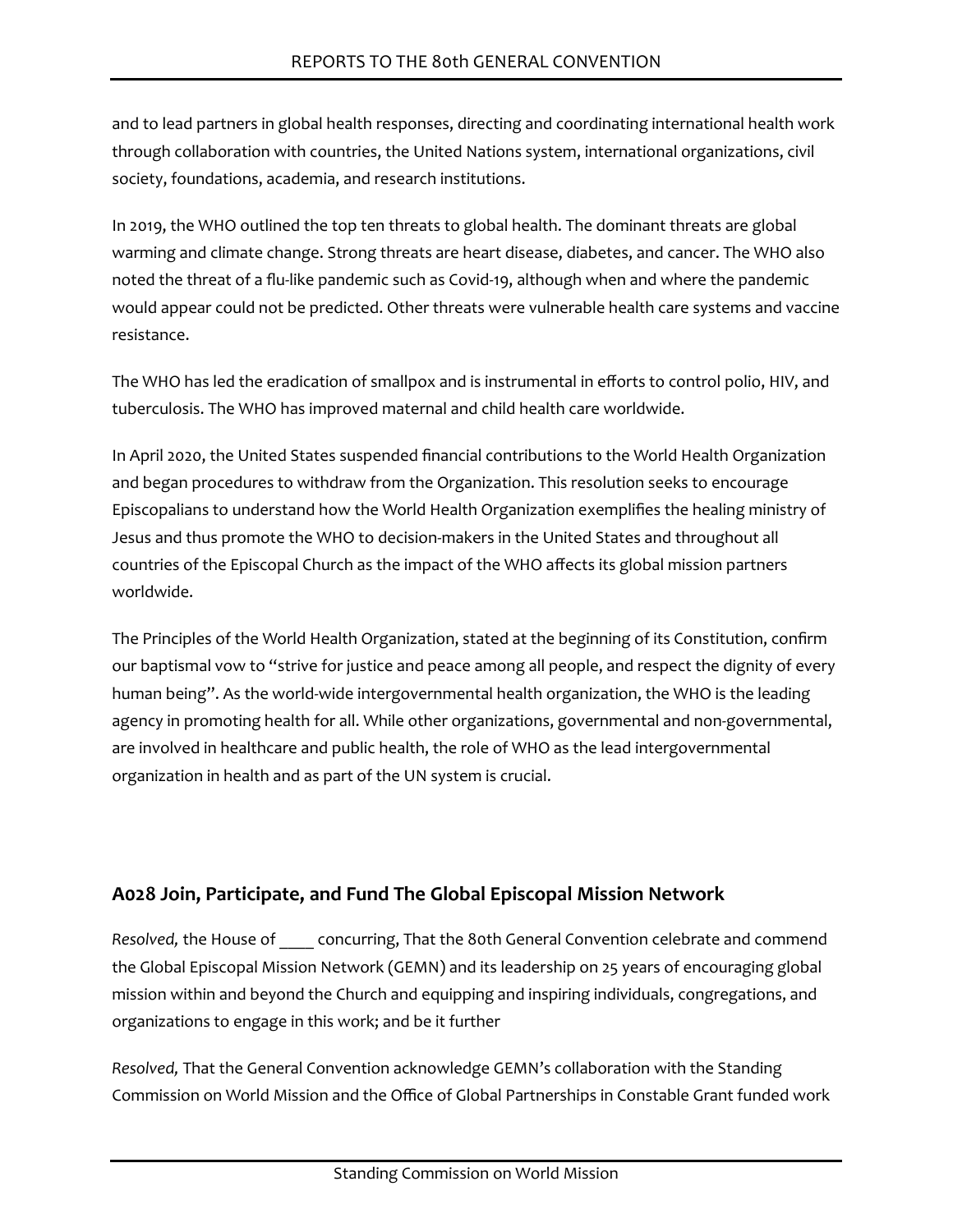to develop and disseminate a toolkit of online mission formation resources and other programs to promote theologically grounded practices of engagement with the world; and be it further

*Resolved,* That individuals, congregations, seminaries, mission organizations, dioceses, and jurisdictions be encouraged to support the work of GEMN by becoming members, participating in its conferences and activities, and funding its work; and be it further

*Resolved,* That \$50,000 be budgeted to support the work of GEMN during the next triennium.

#### EXPLANATION

GEMN was founded in 1995 as a network of dioceses who sought to promote the global mission work of the Church and collaborate around best practices in global mission. Over the years, the network expanded to include individuals, congregations, seminaries, and mission organizations. Recent GEMN Conferences have focused on Episcopal Church mission priorities of evangelism, reconciliation, and care for creation. During this past triennium, GEMN worked closely with SCWM and with the Office of Global Partnerships (OGP) to develop a digital Global Mission Toolkit to further the work of mission formation. GEMN also transitioned its Mission Formation Program and other mission education to online formats.

Recent world events - such as the Covid-19 pandemic, the climate crisis, and increasing human migration - highlight the importance of working together as God's people in mission across national boundaries. As an integral partner with OGP and SCWM, GEMN plays a crucial role in The Episcopal Church by building and strengthening networks of Episcopalians engaged in global mission. GEMN intends to continue collaboration with SCWM and OGP in the coming triennium to promote and share the Guiding Principles for World Mission and the Global Mission Digital Toolkit as well as offer online and in-person mission conferences and formation for Global Mission Advocates.

This resolution calls for support for GEMN from both voluntary memberships and from the triennium budget to create a more stable financial base for shared networking around global mission. It also encourages participation in GEMN activities to help Episcopalians think and imagine a world where Love is the Way.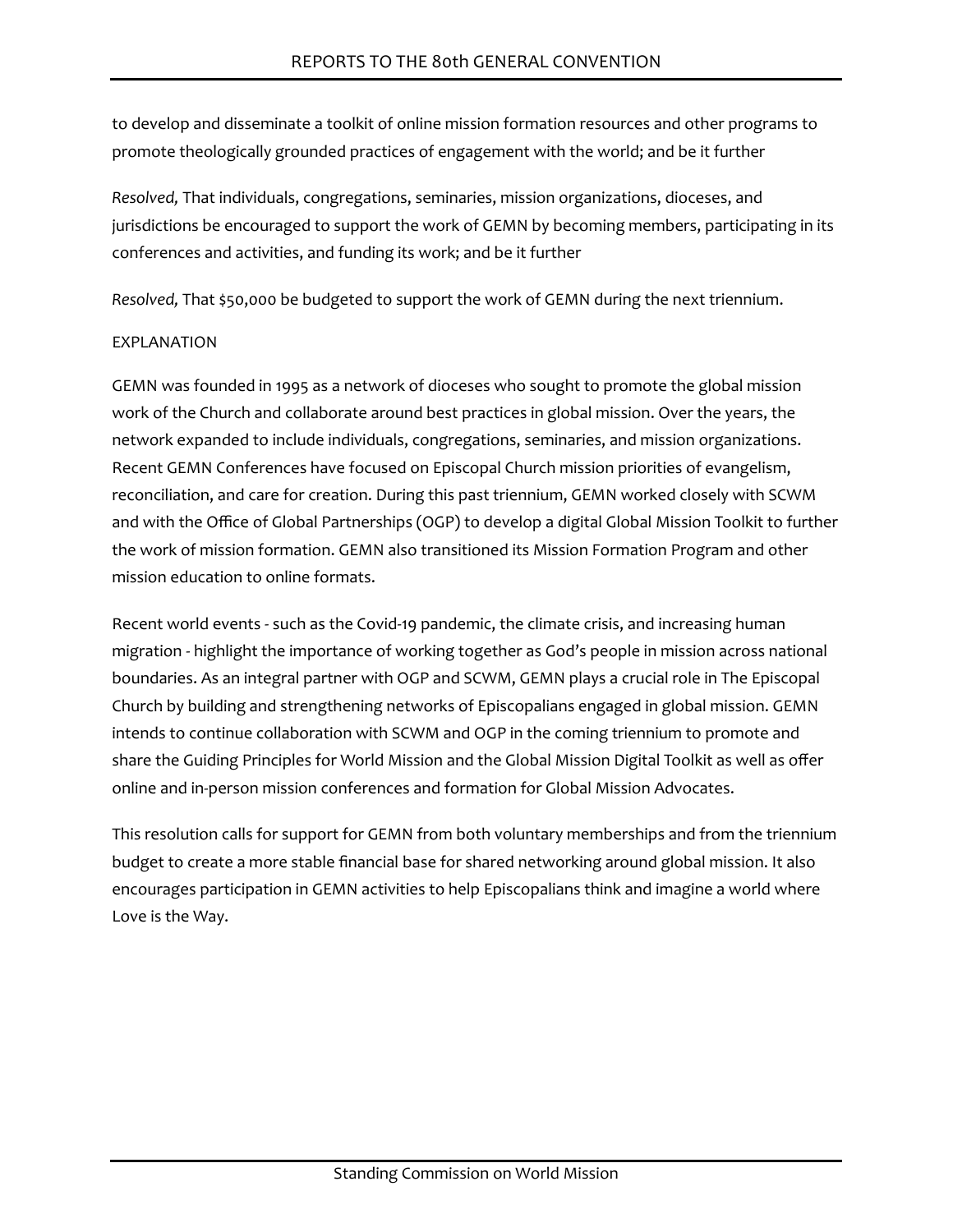# **A029 Support for Military Chaplains**

*Resolved,* the House of \_\_\_\_ concurring, That the 80th General Convention commends the ministry of The Episcopal Church's military chaplains, who bravely tend to the spiritual and religious needs of United States Armed Forces service members as pastors, priests and preachers; and be it further

*Resolved,* That the Bishop Suffragan for Armed Forces and Federal Ministries, in addition to tending to chaplains serving in federal prisons and hospitals, continue to uphold The Episcopal Church's leadership role in forming and supporting military chaplains to respond to the challenges facing today's military personnel, including extended exposure to violence, injustice, hatred and hardship; and be it further

*Resolved,* That the General Convention affirms the 2001 "Declaration of the Episcopal Church's Understanding of Ministry to the Armed Forces", including Episcopal military chaplains' commitment to love and serve members of all faith groups, and to ensure access to the free exercise of religion within the constraints of military service; and be it further

*Resolved,* That Congregations engage with military chaplains so as to learn from their experience with global mission and interreligious dialogue, and from their example as an embedded servant ministry proclaiming and portraying the Gospel beyond the church; and be it further

*Resolved,* That the Standing Commission on World Mission collaborate with the the Standing Commission on Liturgy and Music to choose an appropriate day for observance of the Church's military chaplains, and consider developing a collect and suggested lectionary for observance of Military Chaplains Day for authorization by the 81st General Convention.

#### EXPLANATION

Approximately 150 ordained Episcopal ministers currently serve as military chaplains and commissioned officers in all branches of the U.S. Armed Forces, both active duty and reserves, as well as with the National Guard, Coast Guard Auxiliary, Civil Air Patrol, State Defense Forces (Georgia) and Veterans Administration hospitals. The Bishop Suffragan for Armed Forces and Federal Ministries tends to these military chaplains, as well as to chaplains serving in federal penitentiaries.

Many Episcopalians may not be aware of this important ministry of the church, which dates to the Revolutionary War when General George Washington appointed Episcopal priest John Hurt as the nation's first Army chaplain. Rev. Hurt was ordained on December 21, 1774; this date, signifying the Episcopal Church's unique longstanding leadership role within the U.S. military chaplain corps, is one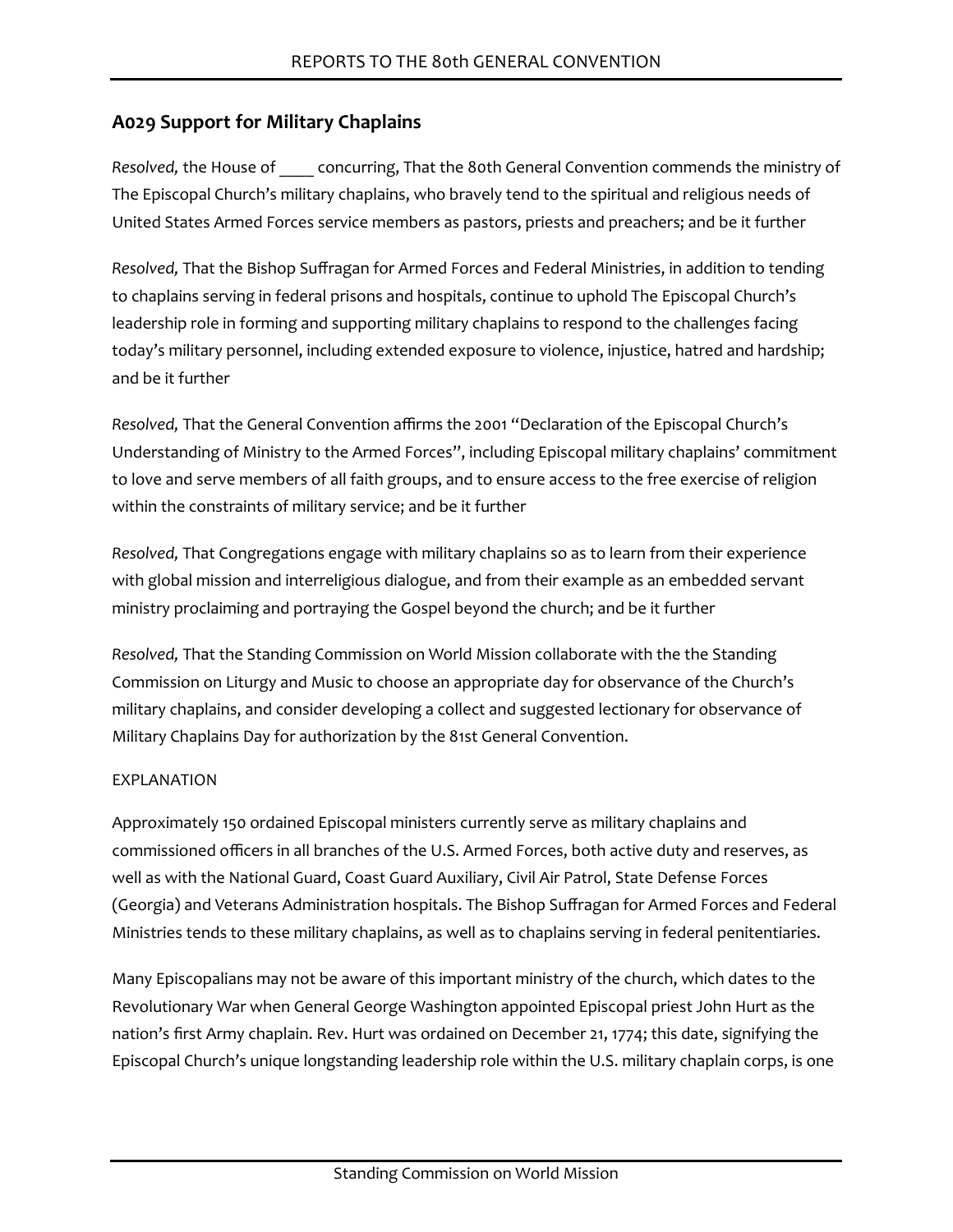option the Standing Commission on Liturgy and Music may consider in responding to the final Resolved of this Resolution calling for a day of observance.

In January 2001, the Bishop Suffragan for Armed Forces and Federal Ministries and twelve serving chaplains composed a statement of understanding of Episcopal Church ministry within the military context. This "Declaration of the Episcopal Church's Understanding of Ministry to the Armed Forces" is referenced and affirmed in this Resolution, and is copied in full below. The purpose of the statement was to clarify the parameters of the role of Episcopal Church chaplains; chaplains are currently urged to utilize it when interpreting to new commanders and supervisory chaplains their role as priests serving in the uniformed service.

In bringing forward the ministry of military chaplains and the Bishop Suffragan, the Standing Commission on World Mission intends to highlight in particular their contribution to the church's global mission, including enhancing interreligious understanding and ministering to service members deployed overseas.

Declaration of the Episcopal Church's Understanding of Ministry to the Armed Forces:

Clergy of the Episcopal Church are ordained to fill the roles of pastor, teacher and priest. The Episcopal Church expects its chaplains to fulfill those roles in as broad and inclusive a manner as possible while remaining faithful to the church's historical, theological and liturgical roots in both Roman Catholicism and the English Reformation.

As pastors, Episcopal military chaplains love and serve all of the people among whom we work. We preach and teach the faith of the church in Protestant and other services as opportunity permits, remaining flexible in form yet consistent in upholding the traditions of the Episcopal Church. Caring for all and committed to the free exercise of religion by all we cooperate with chaplains of all faith groups to ensure access for the free exercise of religion and religious accommodation within the constraints of military service. In this way, we try to feed those of God's people whose spirituality, theology, or liturgical practice diverges from ours.

For Episcopalians, the Eucharist is the central act of worship. All baptized persons are welcome to join us in this sacred mystery. We gather in community to be nourished in Word and Sacrament. The Bible, reason, and tradition inform and shape the Eucharist through which we have communion with our Lord and by which we are invigorated for mission.

Present divisions in the body of Christ cause us much pain. We look for the day when all are one in Christ. Until then, we live with those divisions and the unavoidable, resulting constraints.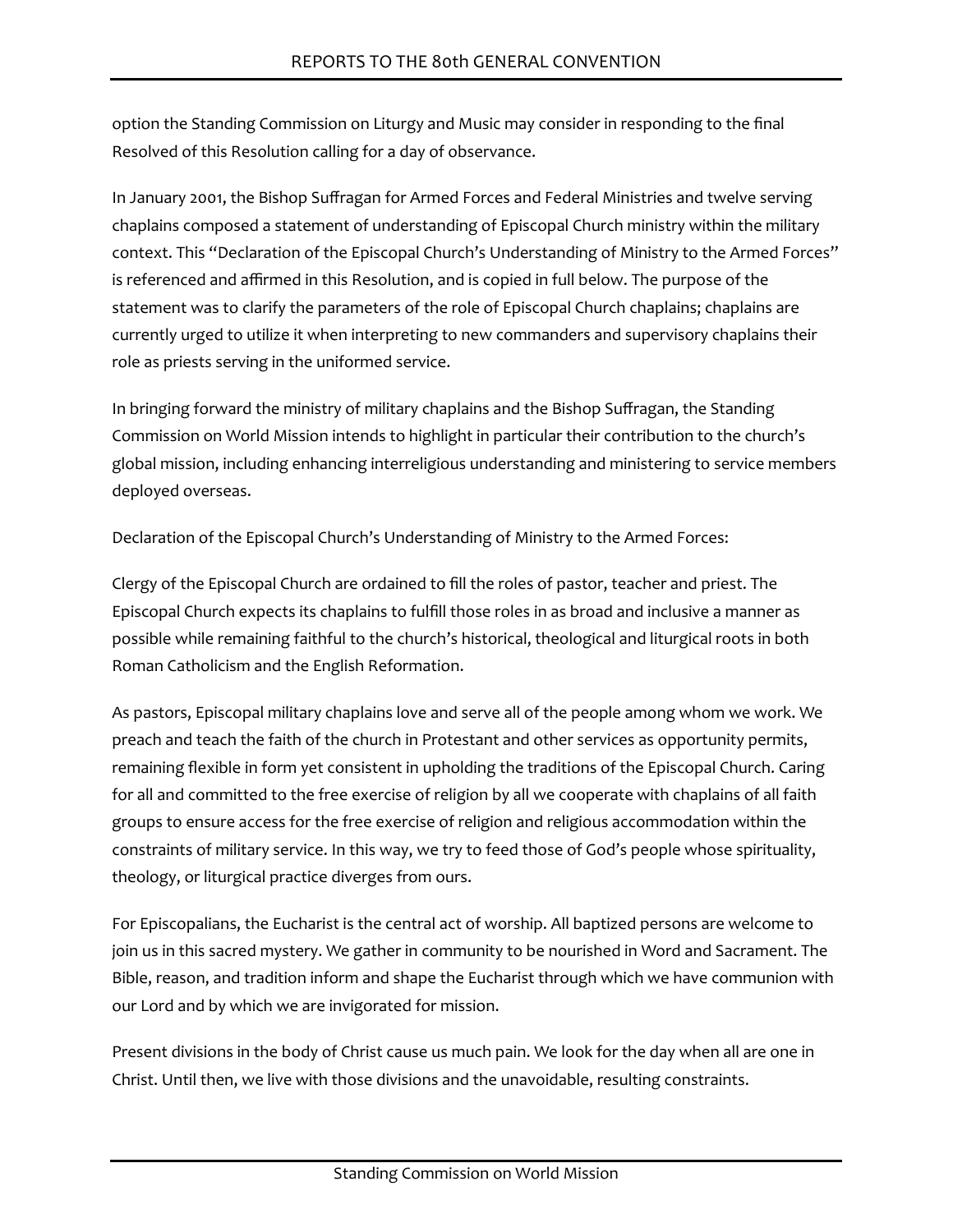Sacramentally, Episcopal chaplains can only function in accordance with the Book of Common Prayer, the Canons of the Episcopal Church and the guidance of the Episcopal Bishop. Only clergy from churches in communion with the Church of England can conduct Episcopal services.

We, the undersigned Priests and Bishop of the Episcopal Church who minister to the Armed Forces, are thankful for the ministry entrusted to us and ever mindful of our need for God's grace and mercy for ourselves and with those to whom we minister in this challenging, pluralistic environment.

Washington National Cathedral, Feast of the Confession of St. Peter the Apostle, In the Year of our Lord 2001

Composed and signed by Bishop George E. Packard, Chaplains Carl M. Andrews, Gerald J. Blackburn, Dedre Ann Bell, S. Michael Bell, George M. Clifford III, Robert W. Eldridge, Reese M. Hutcheson, Roger D. Kappel, James B. Magness, Richard D. Oberheide, Gary L. Parker, and Malcolm Roberts III.

# **A030 Task Force on Pacifism and Just War**

*Resolved,* the House of \_\_\_\_ concurring, That the 80th General Convention authorize the establishment of a Task Force on Pacifism and Just War to deepen understanding of the Church's pacifist and just war traditions, including the Anglican Communion's distinctive contributions to these traditions, among military chaplains, missionaries, seminarians, clergy, congregations, and others engaged in the Church's global mission, for application to contemporary war, peace and human rights issues; and be it further

*Resolved,* That the Task Force draw upon the experience and expertise garnered from the Military Chaplains Just War Education Project funded through the 2020-21 Constable Grant program to prepare a report recommending educational programs, public policy positions, and outreach initiatives consistent with the Task Force's mandate for consideration by the 81st General Convention; and be it further

*Resolved,* That this Task Force be appointed jointly by the President of the House of Deputies and the Presiding Bishop, in consultation with the Standing Commission on World Mission, and consist of three bishops, three priests or deacons, and six laypersons from a diverse representation of the Church, and include military chaplains and those living in jurisdictions outside the United States; and be it further

*Resolved,* that \$5,000 be budgeted for work of the Task Force over the next triennium.